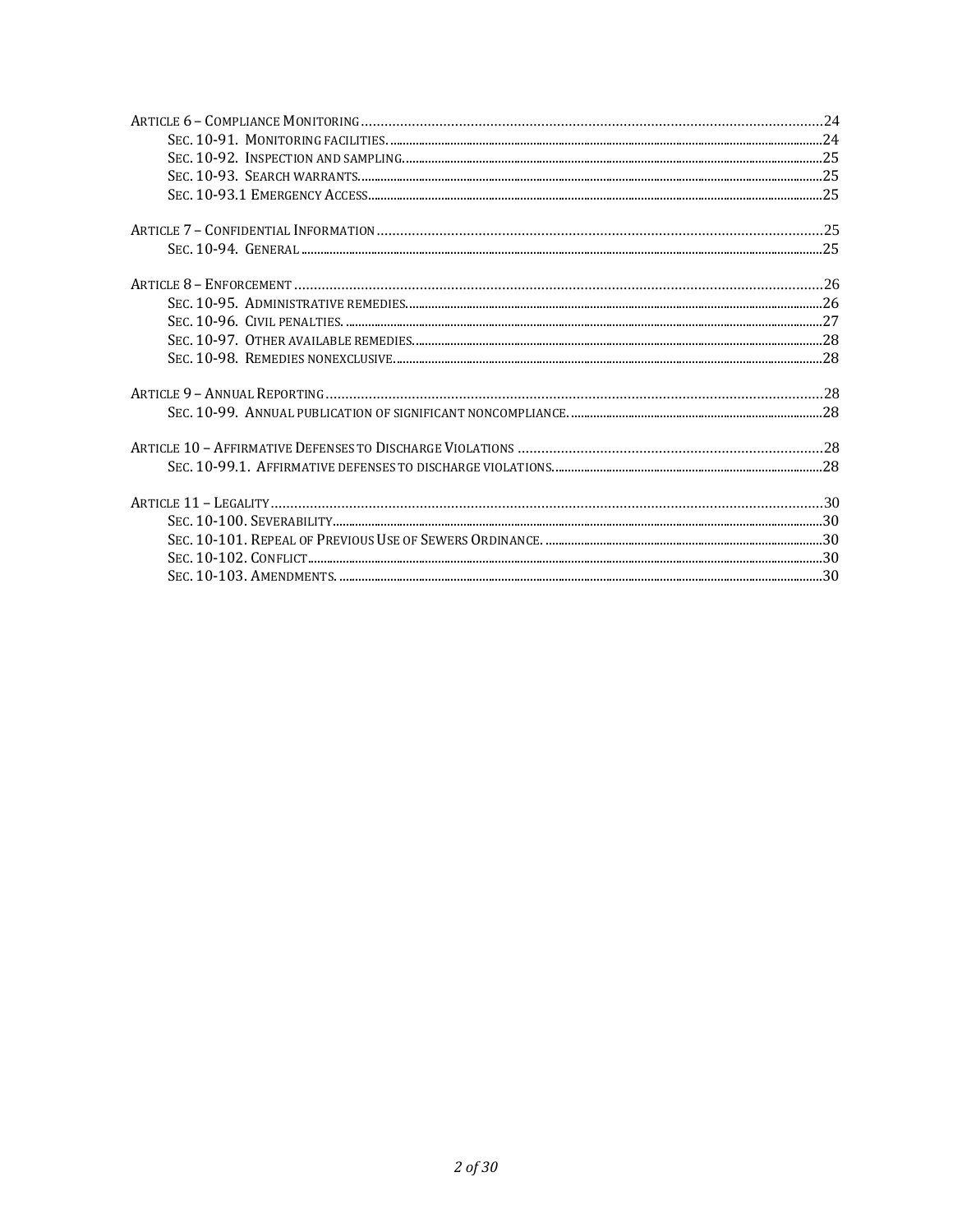## <span id="page-2-0"></span>**DIVISION 2 - Sewer Use Ordinance**

## <span id="page-2-1"></span>*Article 1 – General Provisions*

## <span id="page-2-2"></span>*Sec. 10-60. Definitions.*

Unless the context specifically indicates otherwise, the following terms and phrases, as used in this division, shall have the meanings hereinafter designated in this section:

#### Act or the act

The Federal Water Pollution Control Act, also known as the Clean Water Act, as amended, 33 USC 1251 et seq.

## Approval authority

The director of the Division of Water Quality of the State Department of Environment, and Natural Resources or his designee.

## Authorized representative of the industrial user

- 1. If the industrial user is a corporation, authorized representative shall mean:
	- A. The president, secretary or a vice-president of the corporation in charge of a principal business function, or any other person who performs similar policy or decision-making functions for the corporation; or
	- B. The manager of one (1) or more manufacturing, production, or operation facilities, provided, the manager is authorized to make management decisions which govern the operation of the regulated facility including having the explicit or implicit duty of making major capital investment recommendations, and initiate and direct comprehensive measures to assure longterm environmental compliance with environmental laws and regulations; can ensure that the necessary systems are established or actions taken to gather complete and accurate information for control mechanism requirements; and where authority to sign documents has been assigned or delegated to the manager in accordance with corporate procedures.
- 2. If the industrial user is a partnership or sole proprietorship, an authorized representative shall mean a general partner or the proprietor, respectively.
- 3. If the industrial user is a Federal, State or local government facility, an authorized representative shall mean a director or highest official appointed or designated to oversee the operation and performance of the activities of the government facility, or their designee.
- 4. The individuals described in subsections (1) through (3) above may designate another authorized representative if the authorization is in writing, the authorization specifies the individual or position responsible for the overall operation of the facility from which the discharge originates or having overall responsibility for environmental matters for the company, and the written authorization is submitted to the City.
- 5. If the designation of an authorized representative is no longer accurate because a different individual or position has responsibility for the overall operation of the facility, or overall responsibility for environmental matters for the company, a new authorization satisfying the requirements of this section must be submitted to POTW director prior to together with any reports to be signed by an authorized representative.

#### Biochemical oxygen demand (BOD)

The quantity of oxygen utilized in the biochemical oxidation of organic matter under standard laboratory procedures for five (5) days at twenty (20) degrees centigrade, usually expressed as a concentration (e.g., mg/l).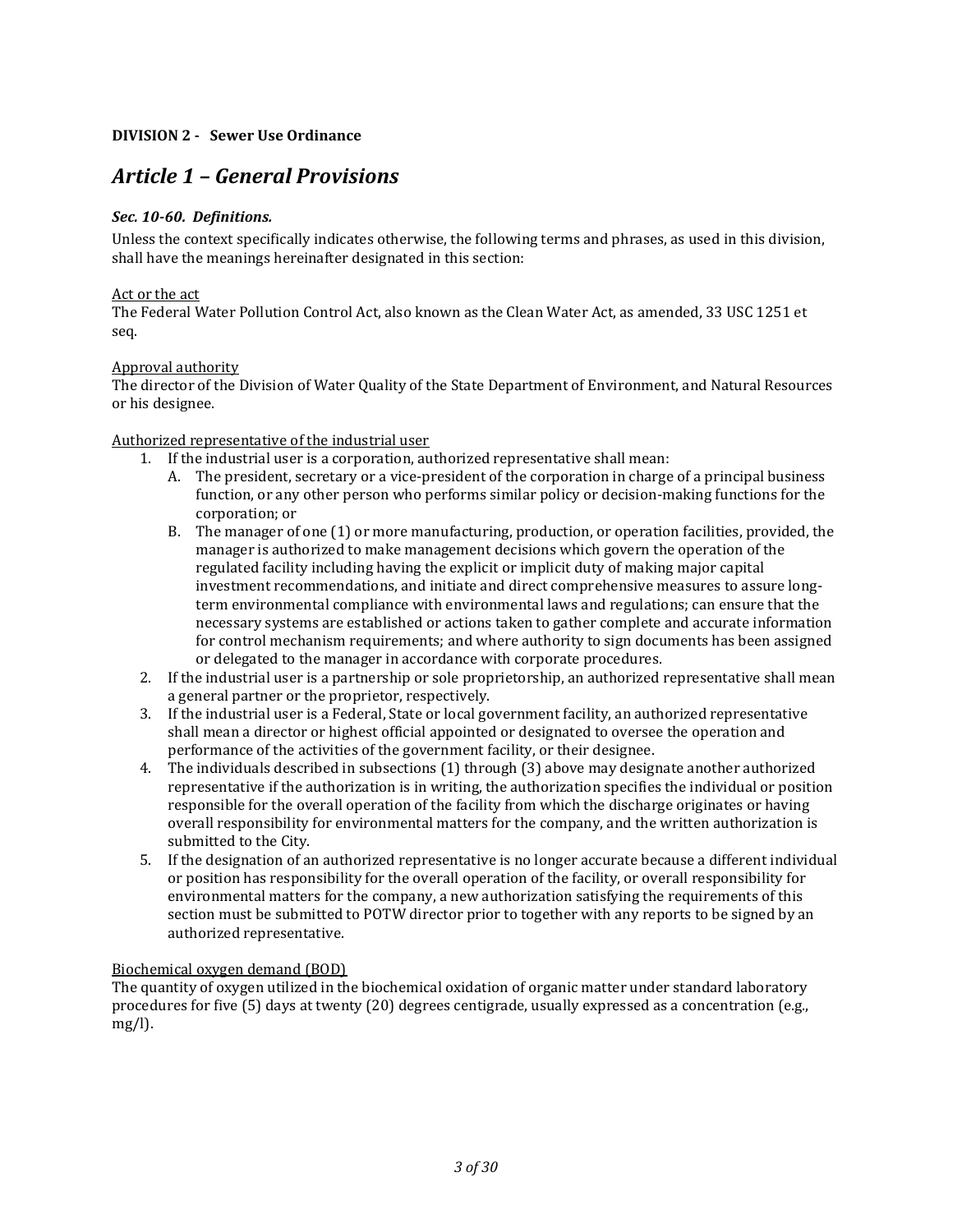## Building

Any structure or part of a structure built for the separate shelter or enclosure of persons, animals, chattels, or property of any kind and which has enclosing walls for at least 50% of its perimeter. Each unit separated from other units by a four hour firewall shall be considered as a separate building.

#### Building drain

That part of the lowest piping of a drainage system which receives waste from inside the building and conveys it to the building sewer which begins 10 feet outside the building wall.

#### Building sewer

That part of the horizontal piping of a drainage system which receives the discharge from a single building drain and conveys it directly to a public sewer, private sewer, or on-site sewage disposal system. Pipelines or conduits, pumping stations and appliances appurtenant thereto will not be considered to be building sewers if they traverse adjoining property under separate ownership or travel along any highway right of way.

#### Bypass

The intentional diversion of waste streams from any portion of a user's treatment facility.

## Categorical standards

National Categorical Pretreatment Standards or pretreatment standard.

Environmental Protection Agency or EPA: The U.S. Environmental Protection Agency, or where appropriate, the term may also be used as a designation for the administrator or other duly authorized official of such agency.

## Grab sample

A sample which is taken from a waste stream on a one-time basis without regard to the flow in the waste stream and over a period of time not to exceed fifteen (15) minutes.

Holding tank waste: Any waste from holding tanks including, but not limited to, such holding tanks as vessels, chemical toilets, campers, trailers, septic tanks, and vacuum-pump tank trucks.

#### Indirect discharge or discharge

The discharge or the introduction from any nondomestic source regulated under Section 307(b), (c) or (d) of the act (33 USC 1317) into the POTW (including holding tank waste discharged into the system).

#### Industrial user or user

Any person which is a source of indirect discharge.

#### Interference

The inhibition or disruption of the POTW treatment processes, operations, or its sludge process, use or disposal, which causes or contributes to a violation of any requirement of the POTW's NPDES or nondischarge permit or prevents sewage sludge use or disposal in compliance with specified applicable State and Federal statutes, regulations or permits. The term includes prevention of sewage sludge use or disposal by the POTW in accordance with Section 405 of the act (33 USC 1345) or any criteria, guidelines or regulations developed pursuant to the Solid Waste Disposal Act (SWDA) (42 USC 6901 et seq.), the Clean Air Act, the Toxic Substances Control Act, the Marine Protection Research and Sanctuary Act (MPRSA) or more stringent State criteria (including those contained in any state sludge management plan prepared pursuant to Title IV of SWDA) applicable to the method of disposal or use employed by the POTW.

Medical waste: Isolation wastes, infectious agents, human blood and blood products, pathological wastes, sharps, body parts, contaminated bedding, surgical wastes, potentially contaminated laboratory wastes and dialysis wastes.

## National Categorical Pretreatment Standard or categorical standard

Any regulation containing pollutant discharge limits promulgated by EPA in accordance with Sections 307(b) and (c) of the act (33 USC 1317) which applies to a specific category of industrial users, and which appears in 40 CFR Chapter 1, Subchapter N, Parts 405-471.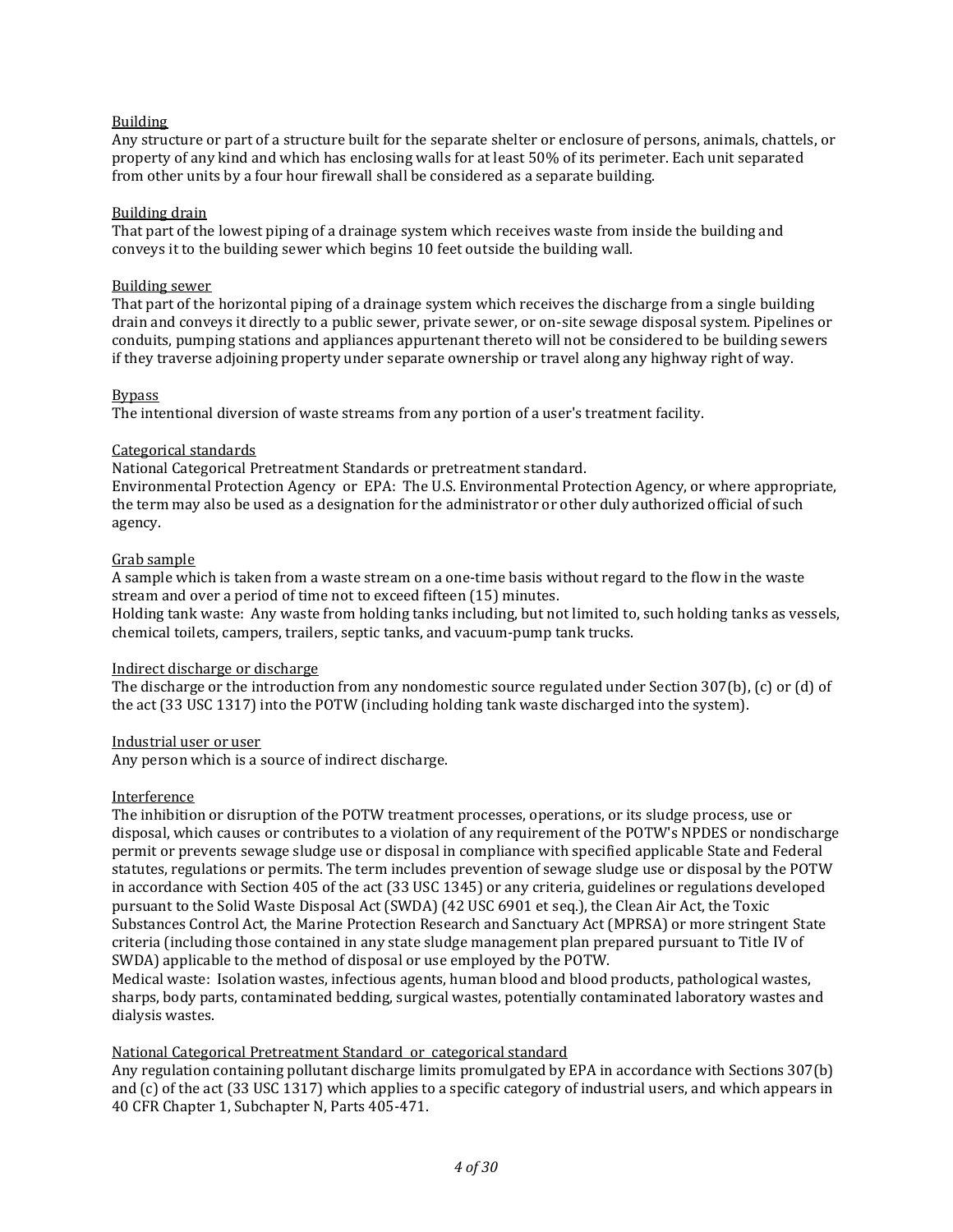## National Pollutant Discharge Elimination System or NPDES permit

A permit issued pursuant to Section 402 of the act (33 USC 1342) or pursuant to G.S. 143-215.1 by the State under delegation from EPA.

#### National Prohibitive Discharge Standard or prohibitive discharge standard

Absolute prohibitions against the discharge of certain substances; these prohibitions appear in section 10-63 and are developed under the authority of Section 307(b) of the act and 40 CFR Section 403.5.

#### New source

- 1. Any building, structure, facility or installation from which there may be a discharge of pollutants, the construction of which commenced after the publication of proposed categorical pretreatment standards under Section 307(c) of the act which will be applicable to such source if such standards are thereafter promulgated in accordance with Section 307(c), provided that:
	- A. The building, structure, facility or installation is constructed at a site at which no other source is located; or
	- B. The building, structure, facility or installation totally replaces the process or production equipment that causes the discharge of pollutants at an existing source; or
	- C. The production or wastewater generating processes of the building, structure, facility or installation are substantially independent of an existing source at the same site. In determining whether these are substantially independent, factors such as the extent to which the new facility is integrated with the existing plant and the extent to which the new facility is engaged in the same general type of activity as the existing source should be considered.
- 2. Construction on a site at which an existing source is located results in a modification rather than a new source if the construction does not create a new building, structure, facility or installation meeting the criteria of subsection (1)b. or (1) c. above but otherwise alters, replaces or adds to existing process or production equipment.
- 3. For purposes of this definition, construction of a new source has commenced if the owner or operator has:
	- A. Begun or caused to begin, as part of a continuous on-site construction program:
		- i. Any placement, assembly or installation of facilities or equipment; or
		- ii. Significant site preparation work, including clearing, excavation or removal of existing buildings, structures or facilities, which is necessary for the placement, assembly or installation of new source facilities or equipment; or
	- B. Entered into a binding contractual obligation for the purchase of facilities or equipment which are intended to be used in its operation within a reasonable time. Options to purchase or contracts which can be terminated or modified without substantial loss and contracts for feasibility, engineering and design studies do not constitute a contractual obligation under this definition.

Noncontact cooling water

Water used for cooling which does not come into direct contact with any raw material, intermediate product, waste product or finished product.

#### Nondischarge permit

A disposal system permit issued by the State pursuant to G.S. 143-215.1.

#### Pass through

A discharge which exits the POTW into waters of the State in quantities or concentrations which, alone or with discharges from other sources, causes a violation, including an increase in the magnitude or duration of a violation, of the POTW's NPDES or nondischarge permit, or a downstream water quality standard.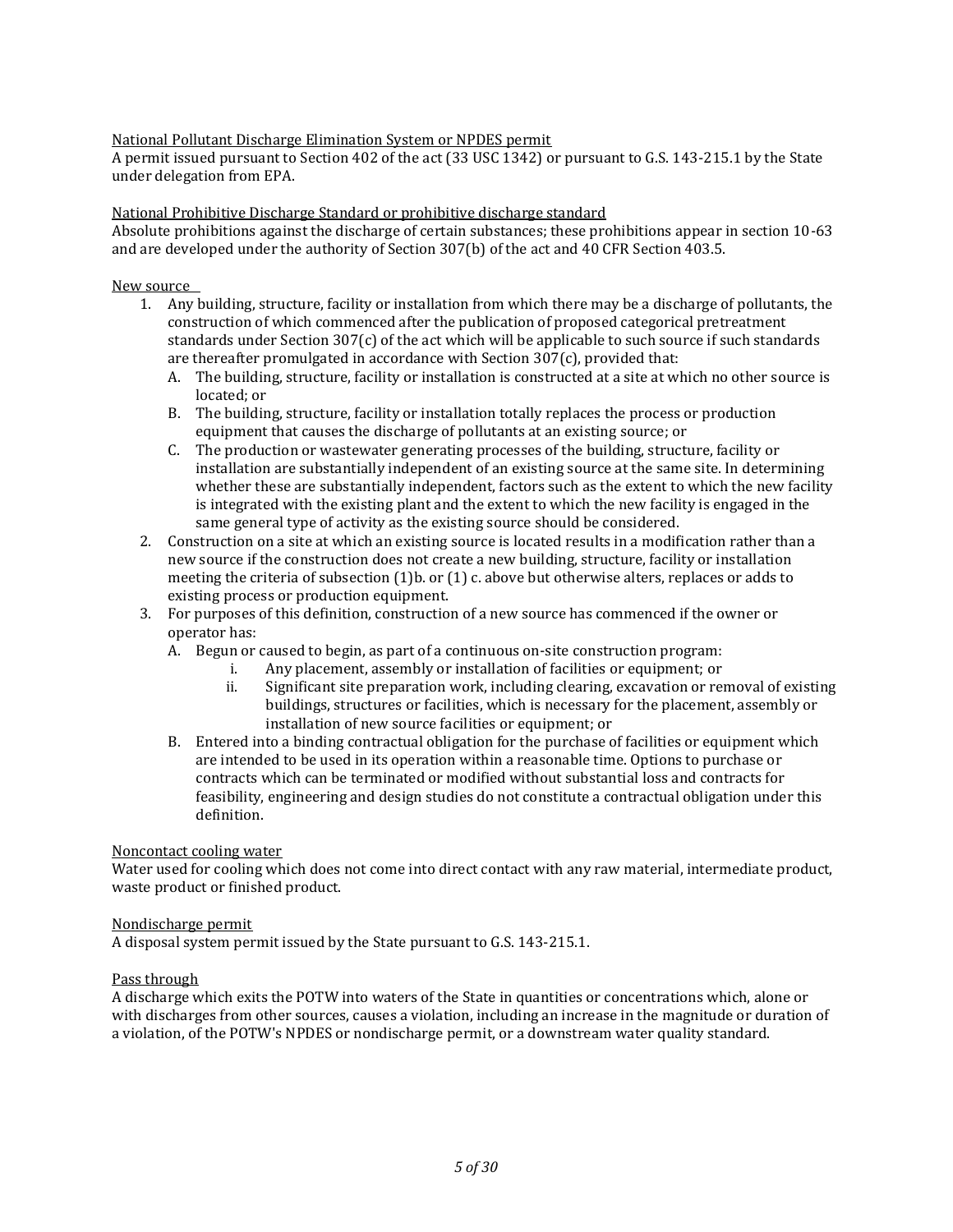## Person

Any individual, partnership, copartnership, firm, company, corporation, association, joint stock company, trust, estate, governmental entity or any other legal entity or their legal representatives, agents or assigns. This definition includes all Federal, State and local government entities.

#### pH

A measure of the acidity or alkalinity of a substance expressed as standard units and calculated as the logarithm (base 10) of the reciprocal of the concentration of hydrogen ions expressed in grams per liter of solution.

#### Pollutant

Any "waste" as defined in G.S. 143-213(18) and dredged spoil, solid waste, incinerator residue, sewage, garbage, sewage sludge, munitions, medical wastes, chemical wastes, biological materials, radioactive materials, heat, wrecked or discarded equipment, rock, sand, cellar dirt and industrial, municipal and agricultural waste and certain characteristics of wastewater (e.g., pH, temperature, TSS, turbidity, color, BOD, COD, toxicity or odor).

## POTW director

The City manager.

## POTW treatment plant

That portion of the POTW designed to provide treatment to wastewater.

#### Pretreatment or treatment

The reduction of the amount of pollutants, the elimination of pollutants, or the alteration of the nature of pollutant properties in wastewater prior to or in lieu of discharging or otherwise introducing such pollutant into a POTW. The reduction or alteration can be obtained by physical, chemical or biological processes, or process changes or other means, except by diluting the concentration of the pollutants unless allowed by an applicable pretreatment standard.

#### Pretreatment program

The program for the control of pollutants introduced into the POTW from nondomestic sources which was developed by the City in compliance with 40 CFR 403.8 and approved by the approval authority as authorized by G.S. 143-215.3(a)(14) in accordance with 40 CFR 403.11.

#### Pretreatment requirements

Any substantive or procedural requirement related to pretreatment other than a pretreatment standard.

#### Pretreatment standards

Prohibited discharge standards, categorical standards and local limits.

#### Publicly owned treatment works (POTW) or municipal wastewater system

A treatment works as defined by Section 212 of the act (33 USC 1292), which is owned in this instance by the City. This definition includes any devices or systems used in the collection, storage, treatment, recycling and reclamation of municipal sewage or industrial wastes of a liquid nature. It also includes sewers, pipes and other conveyances only if they convey wastewater to the POTW treatment plant. For the purposes of this division, "POTW" shall also include any sewers that convey wastewaters to the POTW from persons outside the city who are, by contract or agreement with the city or in any other way, users of the City's POTW.

#### Severe property damage

Substantial physical damage to property, damage to the user's treatment facilities which causes them to become inoperable, or substantial and permanent loss of natural resources which can reasonably be expected to occur in the absence of a bypass. Severe property damage does not mean economic loss caused by delays in production.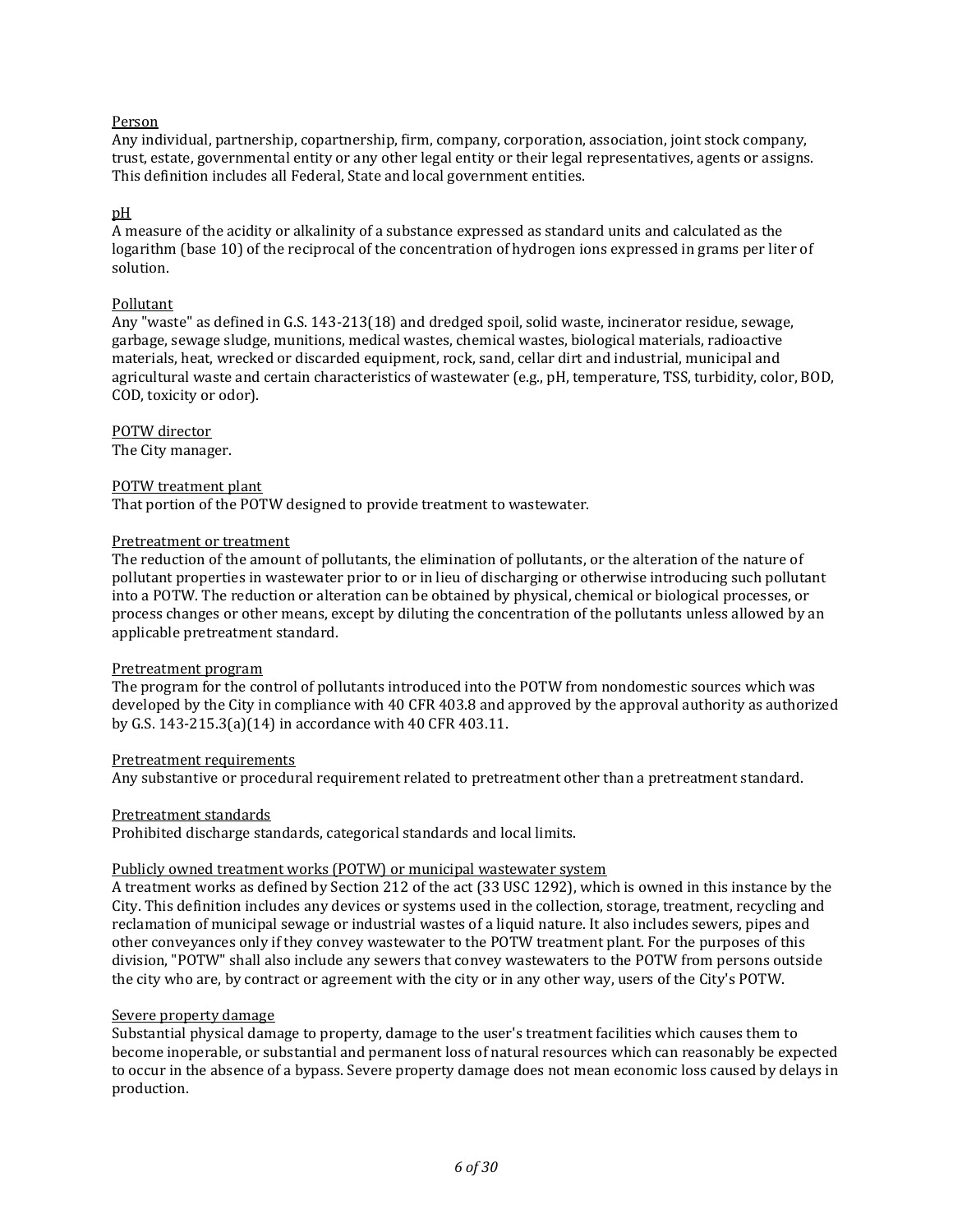## Significant industrial user

Any industrial user of the wastewater disposal system who:

- 1. Has an average daily process wastewater flow of twenty-five thousand (25,000) gallons or more; or
- 2. Contributes more than five (5) percent of any design or treatment capacity (i.e., allowable pollutant load) of the wastewater treatment plant receiving the indirect discharge; or
- 3. Is required to meet a national categorical pretreatment standard; or
- 4. Is found by the City, the division of water quality or the U.S. Environmental Protection Agency (EPA) to have the potential for impact, either singly or in combination with other contributing industrial users, on the wastewater treatment system, the quality of sludge, the system's effluent quality, or compliance with any pretreatment standards or requirements.

#### Significant noncompliance or reportable noncompliance

A status of noncompliance defined as follows:

- 1. Violations of wastewater discharge limits:
	- A. Chronic violations: Sixty-six (66) percent or more of the measurements exceed (by any magnitude) the same daily maximum limit or the same average limit in a six-month period.
	- B. Technical review criteria (TRC) violations: Thirty-three (33) percent or more of the measurements are equal to or more than the TRC times the limit (maximum or average) in a sixmonth period. There are two (2) groups of TRCs: For conventional pollutants ammonia, phosphorus, BOD, TSS, fats, oil and grease, TRC  $= 1.4$ . For all other pollutants TRC  $= 1.2$ .
	- C. Any discharge of a pollutant that has caused imminent endangerment to human health/welfare or to the environment or has resulted in the POTW's exercise of its emergency authority to halt or prevent such a discharge.
	- D. Any discharge of pollutants that has caused imminent endangerment to human health/welfare or to the environment or has resulted in the POTW's exercise of its emergency authority to halt or prevent such a discharge.
- 2. Violations of compliance schedule milestones, contained in a pretreatment permit or enforcement order, for starting construction, completing construction and attaining final compliance by ninety (90) days or more after the schedule date.
- 3. Failure to provide reports for compliance schedule, self-monitoring data, baseline monitoring reports, ninety-day compliance reports, and periodic compliance reports within thirty (30) days from the due date.
- 4. Failure to accurately report noncompliance.
- 5. Any other violation or group of violations that the control authority considers to be significant.

#### Slug load or discharge

Any discharge at a flow rate or concentration which has a reasonable potential to cause interference or passthrough, or in any other way violates the POTW's regulations, local limits, or industrial user permit conditions. This can include but is not limited to spills and other accidental discharges; discharges of a nonroutine, episodic nature; a non-customary batch discharge; or any other discharges that can cause a violation of the prohibited discharge standards in section 10-63 of this article.

#### Standard industrial classification (SIC)

A classification pursuant to the Standard Industrial Classification Manual issued by the Executive Office of the President, Office of Management and Budget, 1987.

## **State**

The State of North Carolina

#### **Stormwater**

Any flow occurring during or following any form of natural precipitation and resulting from such precipitation, including snow melt. Stormwater also includes any precipitation contained in an impounded or diked area or facility.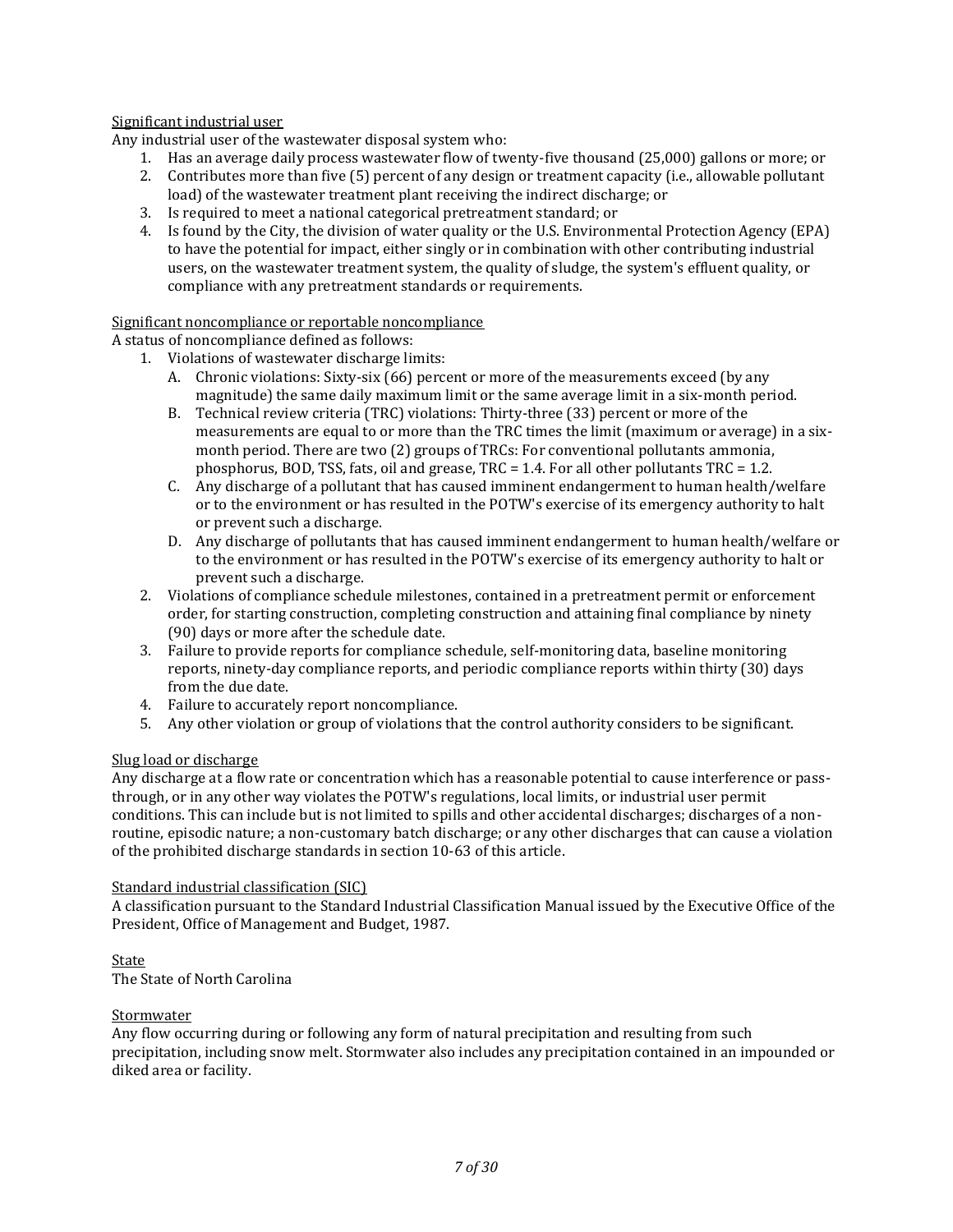#### **Superintendent**

The person designated by the City to supervise the operation of the publicly owned treatment works and who is charged with certain duties and responsibilities by this division, or his duly authorized representative.

#### Suspended solids

The total suspended matter that floats on the surface of, or is suspended in, water, wastewater or other liquids, and which is removable by laboratory filtering.

#### Upset

An exceptional incident in which there is unintentional and temporary noncompliance with categorical and/or pretreatment standards because of factors beyond the reasonable control of the user. An upset does not include noncompliance to the extent caused by operational error, improperly designed treatment facilities, inadequate treatment facilities, lack of preventive maintenance, or careless or improper operation.

#### Wastewater

The liquid and water-carried industrial or domestic wastes from dwellings, commercial buildings, industrial facilities, mobile sources, treatment facilities and institutions, together with any groundwater, surface water, and stormwater that may be present, whether treated or untreated, which are contributed into or permitted to enter the POTW.

Wastewater permit As set forth in section 10-77 of this division.

#### Waters of the State

All streams, lakes, ponds, marshes, watercourses, waterways, wells, springs, reservoirs, aquifers, irrigation systems, drainage systems and all other bodies or accumulations of water, surface or underground, natural or artificial, public or private, which are contained within, flow through, or border upon the State or any portion thereof.

This division is gender neutral, and the masculine gender shall include the feminine and vice-versa. Shall is mandatory; may is permissive or discretionary. The use of the singular shall be construed to include the plural, and the plural shall include the singular as indicated by the context of its use. (Ord. of 6-8-94, § 1.2; Ord. of 6-14-00, § 1; Ord. of 1-11-06; Ord. of 9-19-07, §§ 1--3)

#### <span id="page-7-0"></span>*Sec. 10-61. Abbreviations.*

The following abbreviations, when used in this division, shall have the designated meanings: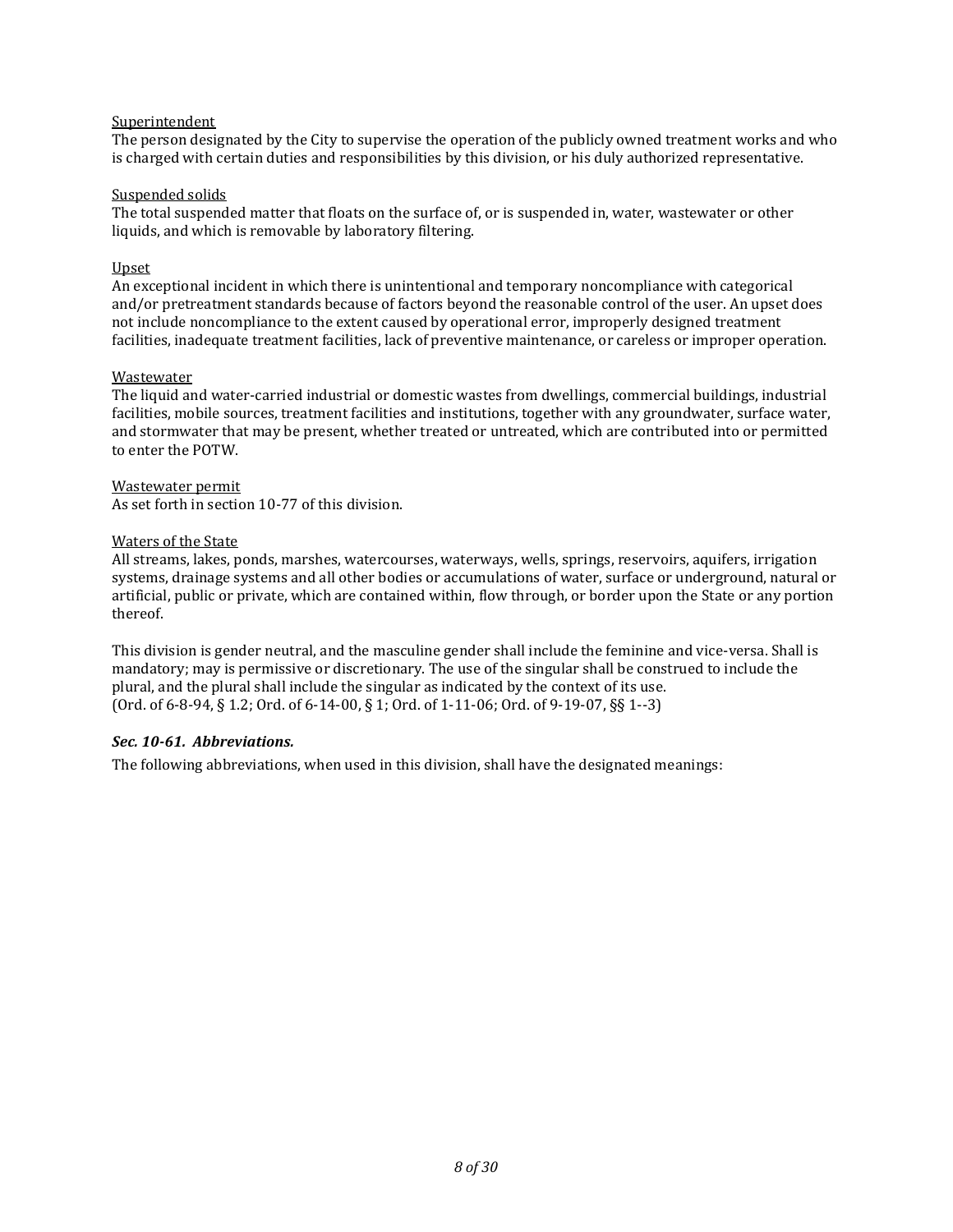## **TABLE of ABBREVIATIONS**

| BOD:     | Biochemical oxygen demand                         |
|----------|---------------------------------------------------|
| CFR:     | Code of Federal regulations                       |
| City:    | City of Reidsville                                |
| COD:     | Chemical oxygen demand                            |
| DEM:     | <b>State Division of Environmental Management</b> |
| EPA:     | <b>Environmental Protection Agency</b>            |
| gpd:     | Gallons per day                                   |
| ŀ.       | Liter                                             |
| $mg$ :   | Milligrams                                        |
| $mg/l$ : | Milligrams per liter                              |
| G.S.     | North Carolina General Statutes                   |
| NPDES:   | National Pollutant Discharge Elimination System   |
| 0&M:     | Operation and maintenance                         |
| POTW:    | Publicly owned treatment works                    |
| RCRA:    | Resource conservation and recovery act            |
| SIC:     | Standard industrial classification                |
| SWDA:    | Solid waste disposal act                          |
| TSS:     | Total suspended solids                            |
| TKN:     | Total Kjeldahl nitrogen                           |
| USC:     | <b>United States Code</b>                         |

(Ord. of 6-8-94, § 1.2)

## <span id="page-8-0"></span>*Sec. 10-62. Purpose and policy.*

- 1. This division sets forth uniform requirements for direct and indirect contributors into the wastewater collection and treatment system for the City of Reidsville, hereinafter referred to as the City, and enables the City to comply with all applicable State and Federal laws, including the Clean Water Act (33 USC 1251 et seq.) and the General Pretreatment Regulations (40 CFR Part 403).
- 2. The objectives of this division are:
	- A. To prevent the introduction of pollutants into the municipal wastewater system which will interfere with the operation of the system or contaminate the resulting sludge;
	- B. To prevent the introduction of pollutants into the municipal wastewater system which will pass through the system, inadequately treated, into any waters of the State or otherwise be incompatible with the system;
	- C. To promote reuse and recycling of industrial wastewater and sludges from the municipal system;
	- D. To protect both municipal personnel who may be affected by sewage, sludge and effluent in the course of their employment as well as protecting the general public;
	- E. To provide for equitable distribution of the cost of operation, maintenance and improvement of the municipal wastewater system; and
	- F. To ensure that the municipality complies with its NPDES or nondischarge permit conditions, sludge use and disposal requirements and any other Federal or State laws to which the municipal wastewater system is subject.
- 3. This division provides for the regulation of direct and indirect contributors to the municipal wastewater system, through the issuance of permits to certain nondomestic users and through enforcement of general requirements for the other users, authorizes monitoring and enforcement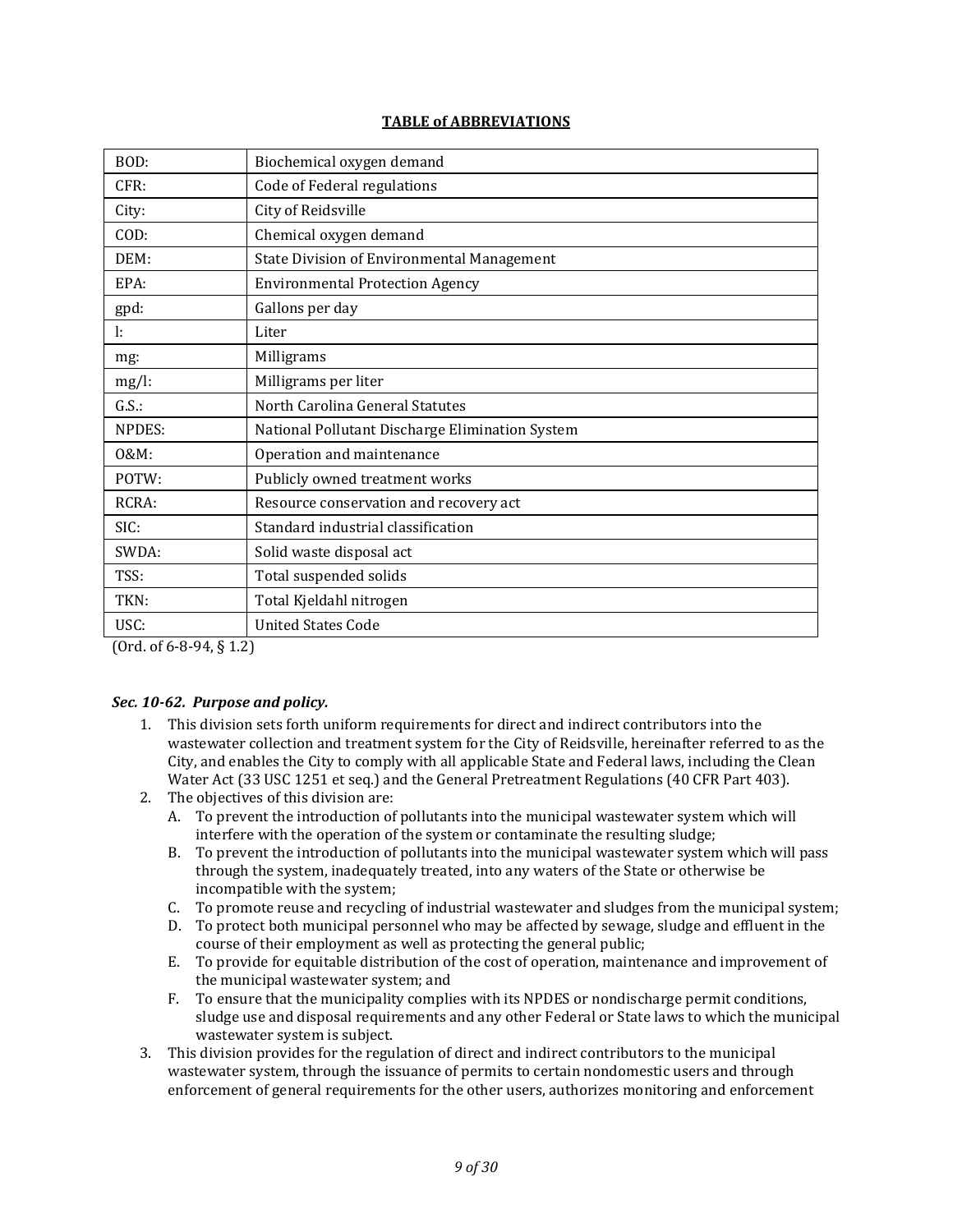activities, requires user reporting and provides for the setting of fees for the equitable distribution of costs resulting from the program established herein.

4. This division applies to all users of the municipal wastewater system as authorized by G.S. 160A-312. Except as otherwise provided herein, the POTW director shall administer, implement and enforce the provisions of this division. Any powers granted to or imposed upon the POTW director may be delegated by the POTW director to other City personnel. By discharging wastewater into the municipal wastewater system, industrial users located outside the city limits agree to comply with the terms and conditions established in this division, as well as any permits, enforcement actions or orders issued hereunder.

<span id="page-9-0"></span>(Ord. of 6-8-94, § 1.1)

## *Article 2 – General Sewer Use Regulations*

## <span id="page-9-1"></span>*Sec. 10-63. General discharge prohibitions.*

- 1. No user shall contribute or cause to be contributed into the POTW, directly or indirectly, any pollutant or wastewater which causes interference or pass through. These general prohibitions apply to all users of a POTW whether or not the user is a significant industrial user or subject to any national, State or local pretreatment standards or requirements.
- 2. Specific prohibitions: No user shall contribute or cause to be contributed into the POTW the following pollutants, substances or wastewater:
	- A. Pollutants which create a fire or explosive hazard in the POTW including, but not limited to, waste streams with a closed cup flashpoint of less than one hundred forty (140) degrees Fahrenheit (sixty (60) degrees centigrade) using the test methods specified in 40 CFR 261.21.
	- B. Solid or viscous substances in amounts which will cause obstruction of the flow in the POTW resulting in interference but in no case solids greater than one-half inch in any dimension.
	- C. Petroleum oil, nonbiodegradable cutting oil, or products of mineral oil origin, in amounts that will cause interference or pass through.
	- D. Any wastewater having a pH less than five (5.0) or more than nine and one-half (9.5) or wastewater having any other corrosive property capable of causing damage to the POTW or equipment.
	- E. Any wastewater containing pollutants, including oxygen-demanding pollutants (BOD, etc.), in sufficient quantity (flow or concentration), either singly or by interaction with other pollutants, to cause interference with the POTW.
	- F. Any wastewater having a temperature greater than one hundred fifty (150) degrees Fahrenheit (sixty-six (66) degrees centigrade) or which will inhibit biological activity in the POTW treatment plant resulting in interference, but in no case wastewater which causes the temperature at the introduction into the treatment plant to exceed one hundred four (104) degrees Fahrenheit (forty (40) degrees centigrade).
	- G. Any pollutants which result in the presence of toxic gases, vapors or fumes within the POTW in a quantity that may cause acute worker health and safety problems.
	- H. Any trucked or hauled pollutants, except at discharge points designated by the POTW superintendent in accordance with section 10-71 of this division.
	- I. Any noxious or malodorous liquids, gases or solids or other wastewater which, either singly or by interaction with other wastes, are sufficient to create a public nuisance or hazard to life or are sufficient to prevent entry into the sewers for maintenance and repair.
	- J. Any substance which may cause the POTW's effluent or any other product of the POTW, such as residues, sludges or scums, to be unsuitable for reclamation and reuse or to interfere with the reclamation process. In no case shall a substance discharged to the POTW cause the POTW to be in noncompliance with sludge use or disposal regulations or permits issued under Section 405 of the act; the Solid Waste Disposal Act, the Clean Air Act, the Toxic Substances Control Act, or State criteria applicable to the sludge management method being used.
	- K. Any wastewater which imparts color which cannot be removed by the treatment process including, but not limited to, dye wastes and vegetable tanning solutions, which consequently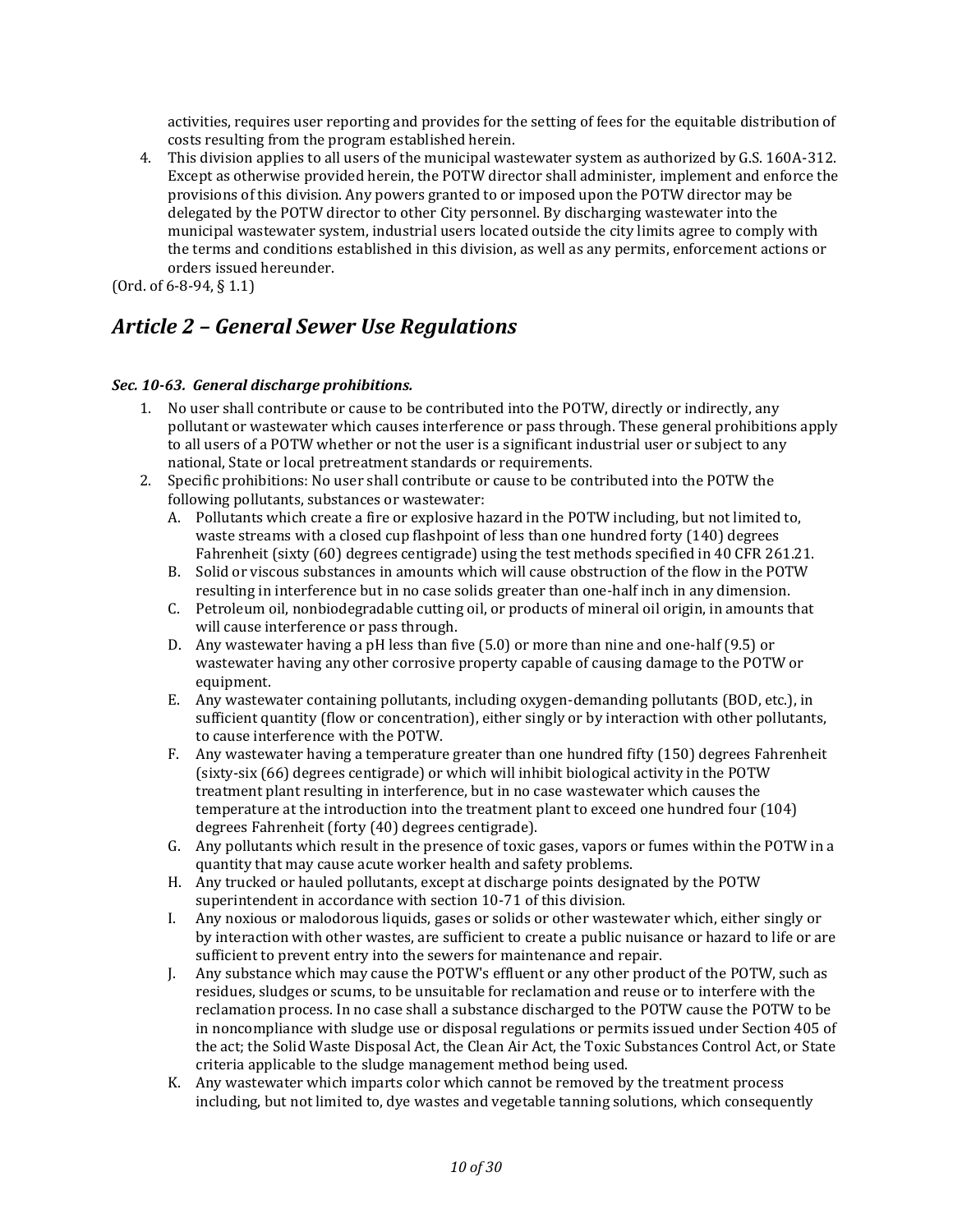imparts sufficient color to the treatment plant's effluent to render the waters injurious to public health or secondary recreation or to aquatic life and wildlife or to adversely affect the palatability of fish or aesthetic quality or impair the receiving waters for any designated uses.

- L. Any wastewater containing any radioactive wastes or isotopes except as specifically approved by the POTW superintendent in compliance with applicable State or Federal regulations.
- M. Stormwater, surface water, groundwater, artesian well water, roof runoff, subsurface drainage, swimming pool drainage, condensate, deionized water, noncontact cooling water and unpolluted industrial wastewater, unless specifically authorized by the POTW superintendent.
- N. Fats, oils or greases of animal or vegetable origin in concentrations greater than one hundred (100) mg/l.
- O. Any sludges, screenings or other residues from the pretreatment of industrial wastes.
- P. Any medical wastes, except as specifically authorized by the POTW superintendent in a wastewater discharge permit.
- Q. Any material containing ammonia, salts, or other chelating agents which will produce metallic complexes that interfere with the municipal wastewater system.
- R. Any material that would be identified as hazardous waste according to 40 CFR Part 261 if not disposed of in a sewer except as may be specifically authorized by the POTW superintendent.
- S. Any wastewater causing the treatment plant effluent to violate State water quality standards for toxic substances as described in 15A NCAC 2B .0200.
- T. Wastewater causing, alone or in conjunction with other sources, the treatment plant's effluent to fail a toxicity test.
- U. Recognizable portions of the human or animal anatomy.
- V. Any wastes containing detergents, surface active agents, or other substances which may cause excessive foaming in the municipal wastewater system.
- W. At no time shall two (2) successive readings on an explosion hazard meter, at the point of discharge into the system (or at any point in the system), be more than five (5) percent nor any single reading over ten (10) percent of the lower explosive limit (LEL) of the meter.
- 3. Pollutants, substances, wastewater or other wastes prohibited by this section shall not be processed or stored in such a manner that they could be discharged to the municipal wastewater system and/or the environment. All floor drains located in process or materials storage areas must discharge to the industrial user's pretreatment facility before connecting with the system.
- 4. When the POTW superintendent determines that a user(s) is contributing to the POTW any of the above enumerated substances in such amounts which may cause or contribute to interference of POTW operation or pass through, the POTW superintendent shall:
	- A. Advise the user(s) of the potential impact of the contribution on the POTW in accordance with section 10-95; and
	- B. Take appropriate actions in accordance with section 10-76 et seq. for such user to protect the POTW from interference or pass through.

(Ord. of 6-8-94, § 2.1)

## <span id="page-10-0"></span>*Sec. 10-64. National categorical pretreatment standards.*

Users subject to categorical pretreatment standards are required to comply with applicable standards as set out in 40 CFR Chapter 1, Subchapter N, Parts 405-471 and incorporated herein.

- 1. Where a categorical pretreatment standard is expressed only in terms of either the mass or the concentration of pollutant in wastewater, the POTW superintendent may impose equivalent concentration or mass limits in accordance with 40 CFR 403.6(c).
- 2. When wastewater subject to a categorical pretreatment standard is mixed with wastewater not regulated by the same standard, the POTW superintendent shall impose an alternate limit using the combined waste stream formula in 40 CFR 403.6(e).
- 3. A user may obtain a variance from a categorical pretreatment standard if the user can prove, pursuant to the procedural and substantive provisions in 40 CFR 403.13, that factors relating to its discharge are fundamentally different from the factors considered by EPA when developing the categorical pretreatment standard.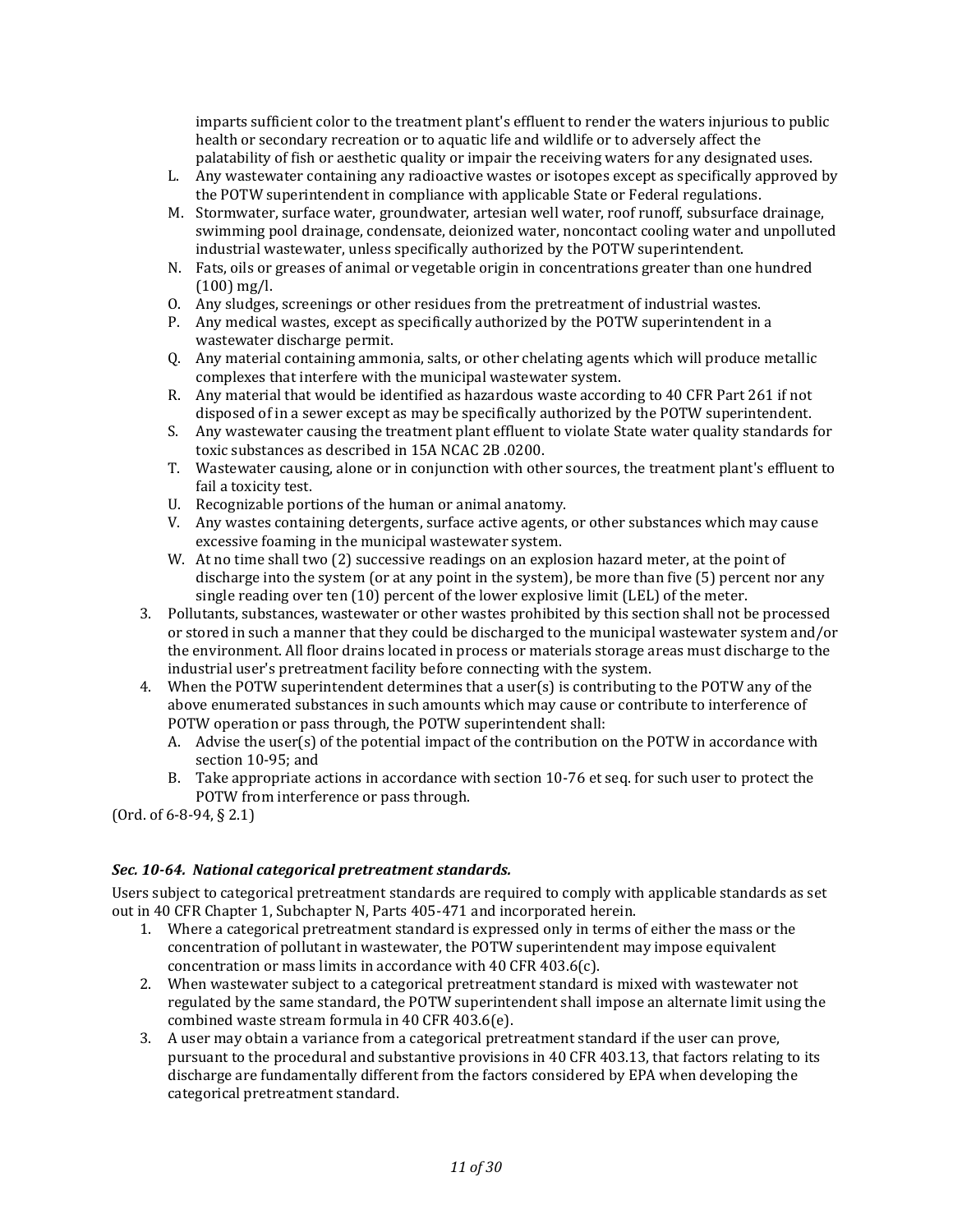4. A user may obtain a net gross adjustment to a categorical standard in accordance with 40 CFR 403.15.

(Ord. of 6-8-94, § 2.2)

## <span id="page-11-0"></span>*Sec. 10-65. Local limits.*

1. An industrial waste survey is required prior to a user discharge wastewater containing in excess of the following:

| 300    | $mg/l$ BOD          |
|--------|---------------------|
| 300    | $mg/l$ TSS          |
| 30     | mg/l TKN            |
| 0.003  | mg/l arsenic        |
| 0.003  | mg/l cadmium        |
| 0.050  | mg/l total chromium |
| 0.061  | mg/l copper         |
| 0.015  | mg/l cyanide        |
| 0.049  | mg/l lead           |
| 0.0002 | mg/l mercury        |
| 0.021  | mg/l nickel         |
| 10     | mg/l phosphorus     |
| 0.005  | mg/l silver         |
| 0.200  | $mg/l$ zinc         |

#### Local Limits

- 2. Industrial waste survey information will be used to develop user-specific local limits when necessary to ensure that the POTW's maximum allowable headworks loading is not exceeded for particular pollutants of concern. User-specific local limits for appropriate pollutants of concern shall be included in wastewater permit. The POTW director may impose mass limits in addition to, or in place of, the concentration-based limits above.
- 3. The POTW is designed to treat sewage carrying influent parameters of biological oxygen demand (BOD) of three hundred (250) mg/l and suspended solids (TSS) of three hundred (250) mg/l. If sewage discharged to the system carries higher average influent parameters, and the cost of operation and maintenance of the system is increased over what it would be for three hundred (300) to thirty (30) sewage, then pretreatment of wastes to lower parameters to three hundred (300) to thirty (30) will be required, or a surcharge will be placed on the individual user charge to cover the increased cost of operation and maintenance (see section 10-74, surcharges.)

(Ord. of 6-8-94, § 2.3; Ord. of 6-14-00, § 2; Ord. of 3-14-01, § 1; Ord. of 1-11-06)

## <span id="page-11-1"></span>*Sec. 10-66. State requirements.*

State requirements and limitations on discharges shall apply in any case where they are more stringent than Federal requirements and limitations or those in this division. (Ord. of 6-8-94, § 2.4)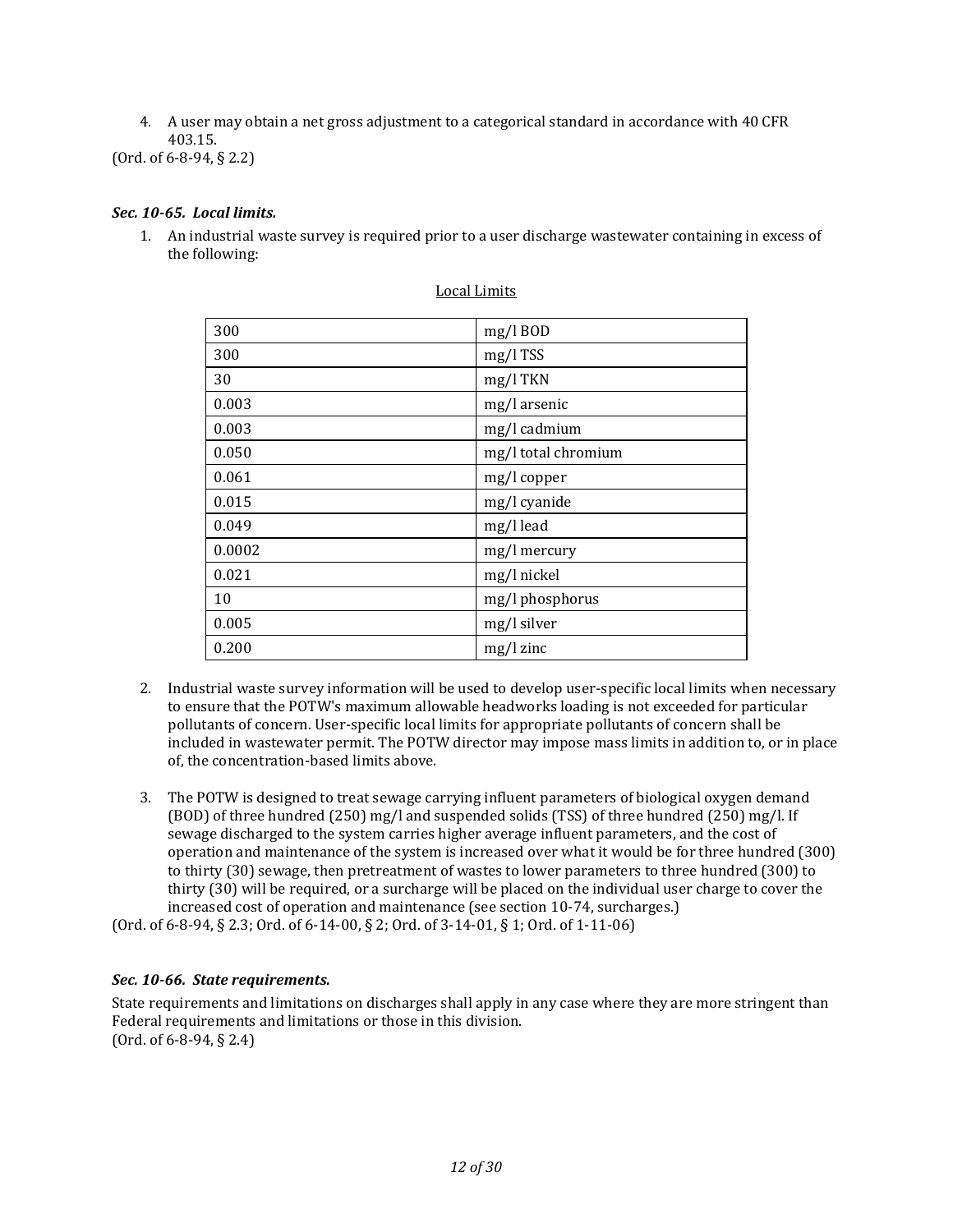## <span id="page-12-0"></span>*Sec. 10-67. City's right of revision.*

The City reserves the right to establish limitations and requirements which are more stringent than those required by either State or Federal regulation if deemed necessary to comply with the objectives presented in section 10-62 of this division or the general and specific prohibitions in section 10-63 of this division, as is allowed by 40 CFR 403.4.

(Ord. of 6-8-94, § 2.5)

## <span id="page-12-1"></span>*Sec. 10-68. Dilution Prohibition.*

No user shall ever increase the use of process water or, in any way, attempt to dilute a discharge as a partial or complete substitute for adequate treatment to achieve compliance with the limitations contained in the national categorical pretreatment standards, unless expressly authorized by an applicable pretreatment standard, or in any other pollutant-specific limitation developed by the City or State. (Ord. of 6-8-94, § 2.6)

#### <span id="page-12-2"></span>*Sec. 10-69. Pretreatment of wastewater.*

- 1. Pretreatment facilities: Users shall design, construct, operate and maintain wastewater pretreatment as necessary to comply with this division and wastewater permits issued under section 10-77 of this division and shall achieve compliance with all national categorical pretreatment standards, local limits and the prohibitions set out in section 10-63 of this division within the time limitations as specified by EPA, the State or the POTW director, whichever are more stringent. Any facilities necessary for compliance shall be provided, operated and maintained at the user's expense. Detailed plans showing the pretreatment facilities and operating procedures shall be submitted to the City for review and shall be approved by the POTW director before construction of the facility. The review of such plans and operating procedures shall in no way relieve the user from the responsibility of modifying the facility as necessary to produce an effluent acceptable to the City under the provisions of this division. Any subsequent changes in the pretreatment facilities or method of operation shall be reported to and be approved by the POTW director prior to the user's initiation of the changes.
- 2. Additional pretreatment measures:
	- A. Whenever deemed necessary, the POTW director may require users to restrict their discharge during peak flow periods, designate that certain wastewater be discharged only into specific sewers, relocate and/or consolidate points of discharge, separate sewage waste streams from industrial waste streams, and such other conditions as may be necessary to protect the POTW and determine the users' compliance with the requirements of this division.
	- B. The POTW director may require any person discharging into the POTW to install and maintain, on their property and at their expense, a suitable storage and flow-control facility to ensure equalization of flow. A wastewater discharge permit may be issued solely for flow equalization.
	- C. In addition to meeting the requirements of the State building code, grease, oil and sand interceptors shall be provided when, in the opinion of the POTW director, they are necessary for the proper handling of wastewater containing excessive amounts of grease and oil or sand; except that such interceptors shall not be required for residential users. All interception units shall be of a type and capacity approved by the POTW director and shall be so located to be easily accessible for cleaning and inspection. Such interceptors shall be inspected, cleaned and repaired regularly, as needed, by the user at their expense.
	- D. Users with the potential to discharge flammable substances may be required to install and maintain an approved combustible gas detection meter.

(Ord. of 6-8-94, § 2.7)

#### <span id="page-12-3"></span>*Sec. 10-70. Accidental discharge/slug control plans.*

1. The POTW director shall evaluate whether each significant industrial user needs a plan or other action to control and prevent slug discharges and accidental discharges as defined in section 10-60.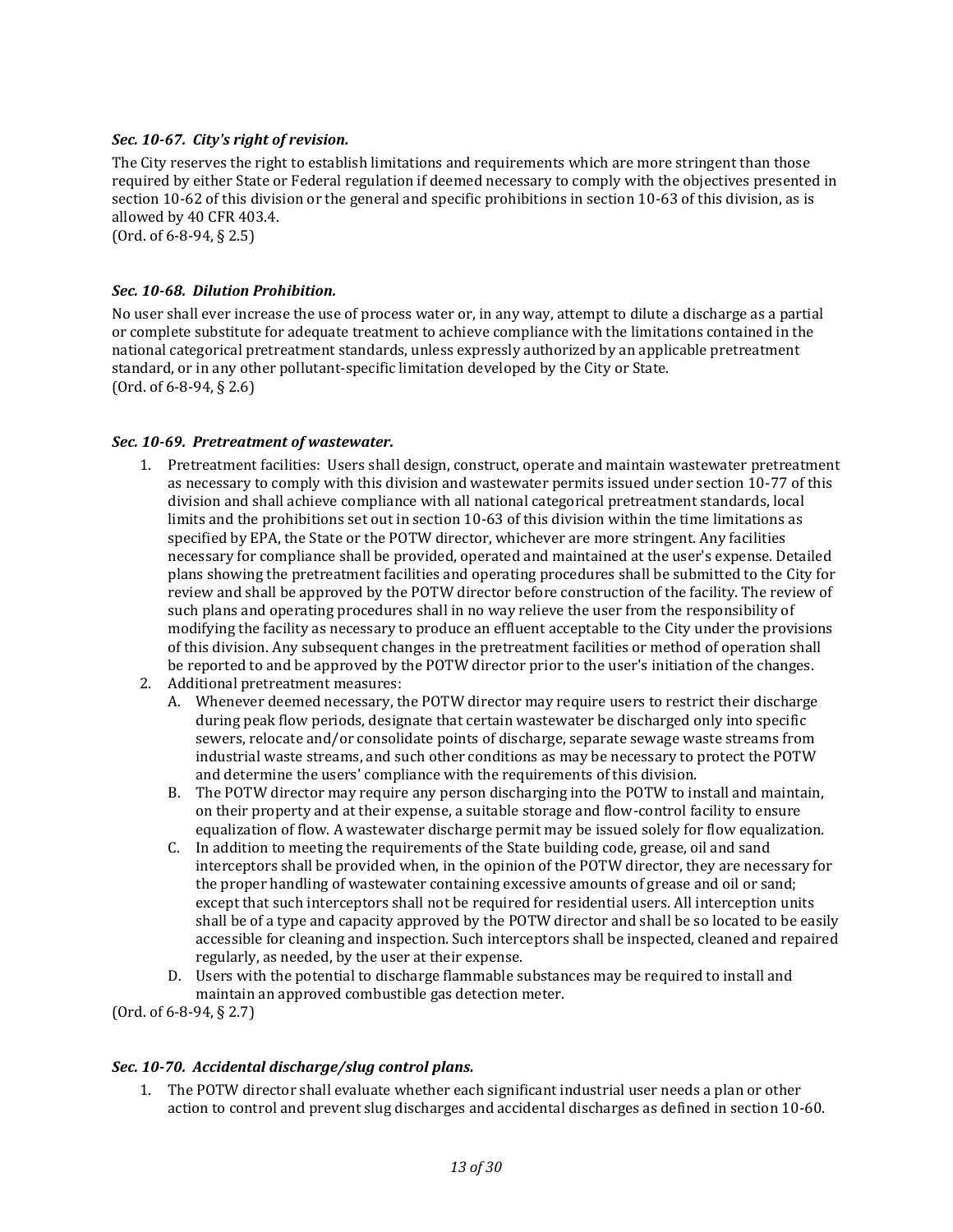All SIUs must be evaluated within one (1) year of being designated a SIU. The POTW director may require any user to develop, submit for approval, and implement such a plan or other specific action. Alternatively, the POTW director may develop such a plan for any user.

- 2. All SIUs are required to notify the POTW immediately of any changes at its facility affecting the potential for spills and other accidental discharge, discharge of a non-routine, episodic nature, a noncustomary batch discharge, or a slug load. Also see sections 10-82 and 10-83.
- 3. An accidental discharge/slug control plan shall address, at a minimum, the following:
	- A. Description of discharge practices, including nonroutine batch discharges;
		- B. Description of stored chemicals;
		- C. Procedures for immediately notifying the POTW superintendent of any accidental or slug discharge, as required by section 10-83 of this division; and
		- D. Procedures to prevent adverse impact from any accidental or slug discharge. Such procedures include, but are not limited to, inspection and maintenance of storage areas, handling and transfer of materials, loading and unloading operations, control of plant site runoff, worker training, building of containment structures or equipment, measures for containing toxic organic pollutants, including solvents, and/or measures and equipment for emergency response.

(Ord. of 6-8-94, § 2.8; Ord. of 9-19-07, § 4)

#### <span id="page-13-0"></span>*Sec. 10-71. Hauled wastewater.*

If hauled wastewater is accepted by the City to be introduced into the POTW, it will be regulated by the following provisions:

- 1. Septic tank waste may be introduced into the POTW only at locations designated by the POTW superintendent, and at such times as are established by the POTW superintendent. Such waste shall not violate any provisions of this division or any other requirements established by the City. The POTW superintendent may require septic tank waste haulers to obtain wastewater discharge permits.
- 2. The POTW superintendent shall require haulers of industrial waste to obtain wastewater discharge permits. The POTW superintendent shall require generators of hauled industrial waste to obtain wastewater discharge permits. The POTW superintendent also may prohibit the disposal of hauled industrial waste. The discharge of hauled industrial waste is subject to all other requirements of this division.
- 3. Industrial waste haulers may discharge loads only at locations designated by the POTW superintendent. No load may be discharged without prior consent of the POTW superintendent. The POTW superintendent may collect samples of each hauled load to ensure compliance with applicable standards. The POTW superintendent may require the industrial waste hauler to provide a waste analysis of any load prior to discharge.
- 4. Industrial waste haulers must provide a waste-tracking form for every load. This form shall include, at a minimum, the name and address of the industrial waste hauler, permit number, truck identification, names and addresses of sources of waste, and volume and characteristics of waste. The form shall identify the type of industry, known or suspected waste constituents, and whether any wastes are RCRA hazardous wastes.

(Ord. of 6-8-94, § 2.9)

## <span id="page-13-1"></span>*Article 3 – Fees and Charges*

## <span id="page-13-2"></span>*Sec. 10-72. Purpose.*

It is the purpose of this division to provide for the recovery of costs from users of the City's wastewater disposal system for the implementation of the program established herein. The applicable charges or fees shall be set forth in the City's schedule of charges and fees. (Ord. of 6-8-94, § 3.1)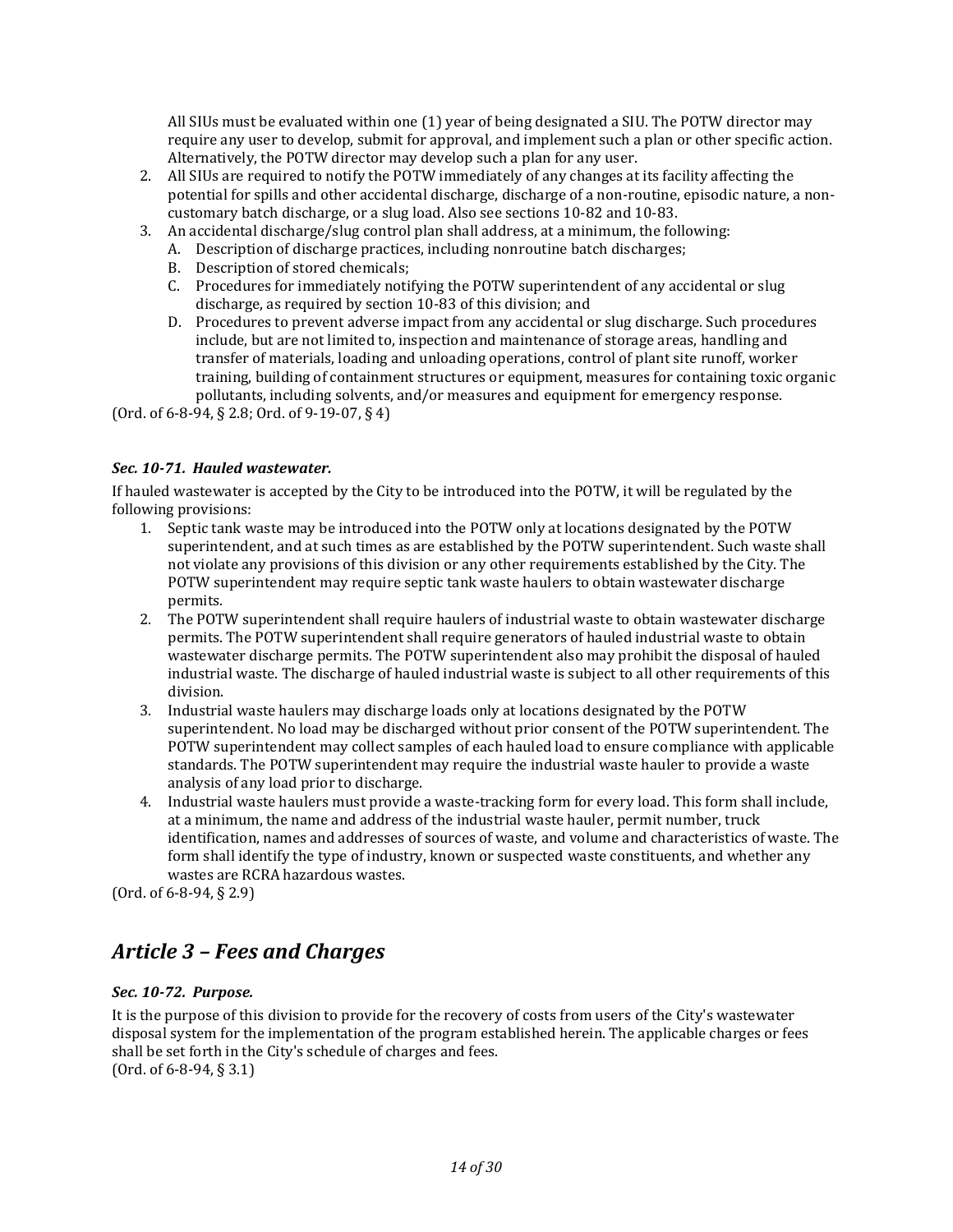## <span id="page-14-0"></span>*Sec. 10-73. User charges.*

It is the purpose of this chapter to provide for the recovery of costs from users of the wastewater disposal system of the City for the implementation of the program established herein. The applicable charges or fees shall be set forth in a schedule of sewer use charges and fees by the POTW director and approved by the City council. A copy of these charges and fees will be made available from the POTW director. (Ord. of 6-8-94, § 3.2; Ord. of 1-11-06)

## <span id="page-14-1"></span>*Sec. 10-74. Surcharges.*

A user charge shall be levied on all users including, but not limited to, persons, firms, corporations or governmental entities that discharges waste which exceeds the level as established in the schedule of fees and charges. The amount of surcharge will be based upon the volume of flow, charge rate, and concentration of the constituents of the wastewater. The character and concentration of the constituents of the wastewater used in determining surcharges shall be determined by samples collected and analyzed by the city. Samples shall be collected in such a manner as to be representative of the actual discharge and shall be analyzed using procedures set forth in 40 CFR Part 136. The determination of the character and concentration of the constituents of the wastewater discharge by the POTW superintendent or his duly appointed representatives shall be binding as a basis for charges.

(Ord. of 6-8-94, § 3.3; Ord. of 5-11-05, § 1; Ord. of 1-11-06)

## <span id="page-14-2"></span>*Sec. 10-75. Pretreatment program administration.*

The schedule of charges and fees adopted by the City may include charges and fees for:

- 1. Reimbursement of costs of setting up and operating the pretreatment program;
- 2. Monitoring, inspections and surveillance procedures;
- 3. Reviewing slug control plans, including accidental and/or slug load discharge procedures and construction plans and specifications;
- 4. Permitting;
- 5. Other fees as the City may deem necessary to carry out the requirements of the pretreatment program.

<span id="page-14-3"></span>(Ord. of 6-8-94, § 3.4)

## *Article 4 – Wastewater Discharge Permits Application and Issuance*

## <span id="page-14-4"></span>*Sec. 10-76. Wastewater dischargers.*

It shall be unlawful for any person to connect or discharge to the POTW without first obtaining the permission of the City. When requested by the POTW superintendent, a user must submit information on the nature and characteristics of its wastewater within thirty (30) days of the request. The POTW superintendent is authorized to prepare a form for this purpose and may periodically require users to update this information.

(Ord. of 6-8-94, § 4.1)

#### <span id="page-14-5"></span>*Sec. 10-77. Wastewater Permits*

All significant industrial users shall obtain a significant industrial user permit prior to the commencement of discharge to the POTW. Existing industrial users who are determined by the POTW superintendent to be significant industrial users shall obtain a significant industrial user permit within one hundred eighty (180) days of receiving notification of the POTW director's determination. Industrial users who do not fit the significant industrial user criteria may, at the discretion of the POTW superintendent, be required to obtain a wastewater discharge permit for nonsignificant industrial users.

1. Significant industrial user determination: All persons proposing to discharge nondomestic wastewater or proposing to change the volume or characteristics of an existing discharge of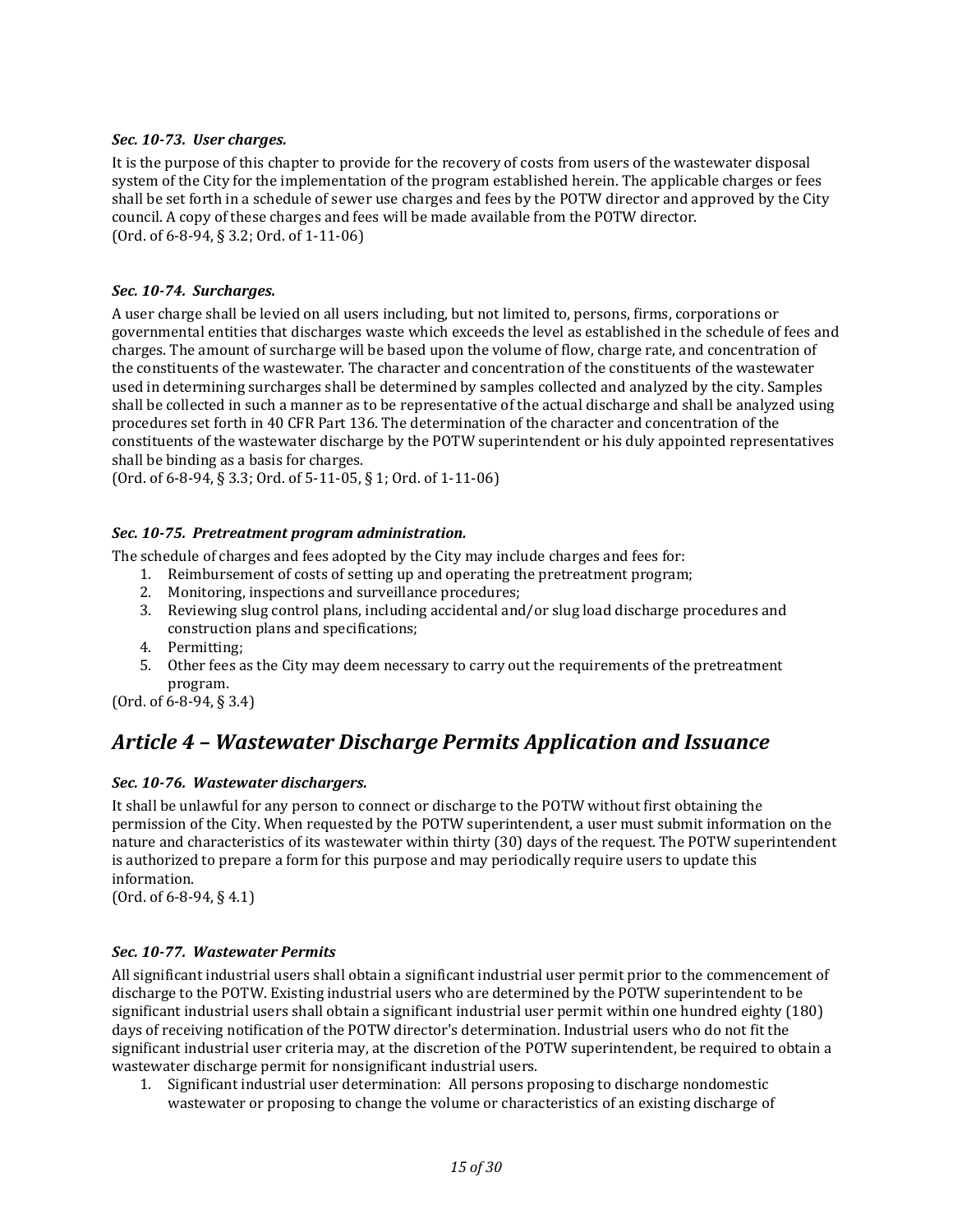nondomestic wastewater shall request from the POTW superintendent a significant industrial user determination. If the POTW superintendent determines or suspects that the proposed discharge fits the significant industrial user criteria, he will require that a significant industrial user permit application be filed.

- 2. Significant industrial user permit application: Users required to obtain a significant industrial user permit shall complete and file with the City an application in the form prescribed by the POTW superintendent and accompanied by an application fee in the amount prescribed in the schedule of charges and fees. Significant industrial users shall apply for a significant industrial user permit within ninety (90) days after notification of the POTW director's determination in subsection (1) above. In support of the application, the user shall submit, in units and terms appropriate for evaluation, the following information:
	- A. Name, address and location (if different from the address);
	- B. Standard industrial classification (SIC) codes for pretreatment, the industry as a whole, and any processes for which categorical pretreatment standards have been promulgated;
	- C. Analytical data on wastewater constituents and characteristics including, but not limited to, those mentioned in section 10-63 et seq. of this division, any of the priority pollutants (Section 307(a) of the act) which the applicant knows or suspects are present in the discharge as determined by a reliable analytical laboratory, and any other pollutant of concern to the POTW; sampling and analysis shall be performed in accordance with procedures established by the EPA pursuant to Section  $304(g)$  of the act and contained in 40 CFR Part 136, as amended, as required in section 10-87 and 10-88.
	- D. Time and duration of the indirect discharge;
	- E. Average daily and thirty-minute peak wastewater flow rates, including daily, monthly and seasonal variations, if any;
	- F. Site plans, floor plans, mechanical and plumbing plans and details to show all sewers, floor drains, sewer connections, direction of flow and appurtenances by the size, location and elevation;
	- G. Description of activities, facilities and plant processes on the premises including all materials which are or could be accidentally or intentionally discharged;
	- H. Where known, the nature and concentration of any pollutants in the discharge which are limited by any City, state or Federal pretreatment standards, and a statement regarding whether or not the pretreatment standards are being met on a consistent basis and, if not, whether additional operation and maintenance (O&M) and/or additional pretreatment is required for the user to meet applicable pretreatment standards. The POTW director may require an analysis of the applicant's wastewater;
	- I. If additional pretreatment and/or O&M will be required to meet the pretreatment standards, the shortest schedule by which the user will provide such additional pretreatment. The completion date in this schedule shall not be longer than the compliance date established for the applicable pretreatment standard. The following conditions apply to this schedule:
		- i. The schedule shall contain progress increments in the form of dates for the commencement and completion of major events leading to the construction and operation of additional pretreatment required for the user to meet the applicable pretreatment standards. No increment in the schedule shall exceed nine (9) months;
		- ii. No later than fourteen (14) days following each date in the schedule and the final date for compliance, the user shall submit a progress report to the POTW director including, at a minimum, whether or not it complied with the increment of progress, the reason for any delay and, if appropriate, the steps being taken by the user to return to the established schedule. In no event shall more than nine (9) months elapse between such progress reports to the POTW director;
	- J. Each product produced by type, amount, process or processes and rate of production;
	- K. Type and amount of raw materials processed (average and maximum per day);
	- L. Number and type of employees and hours of operation of plant and proposed or actual hours of operation of pretreatment system;
	- M. If subject to a categorical standard, a baseline monitoring report in accordance with 40 CFR 403.12(b) and 15A NCAC 2H .0908(a), as outlined in section 10-78 of this division;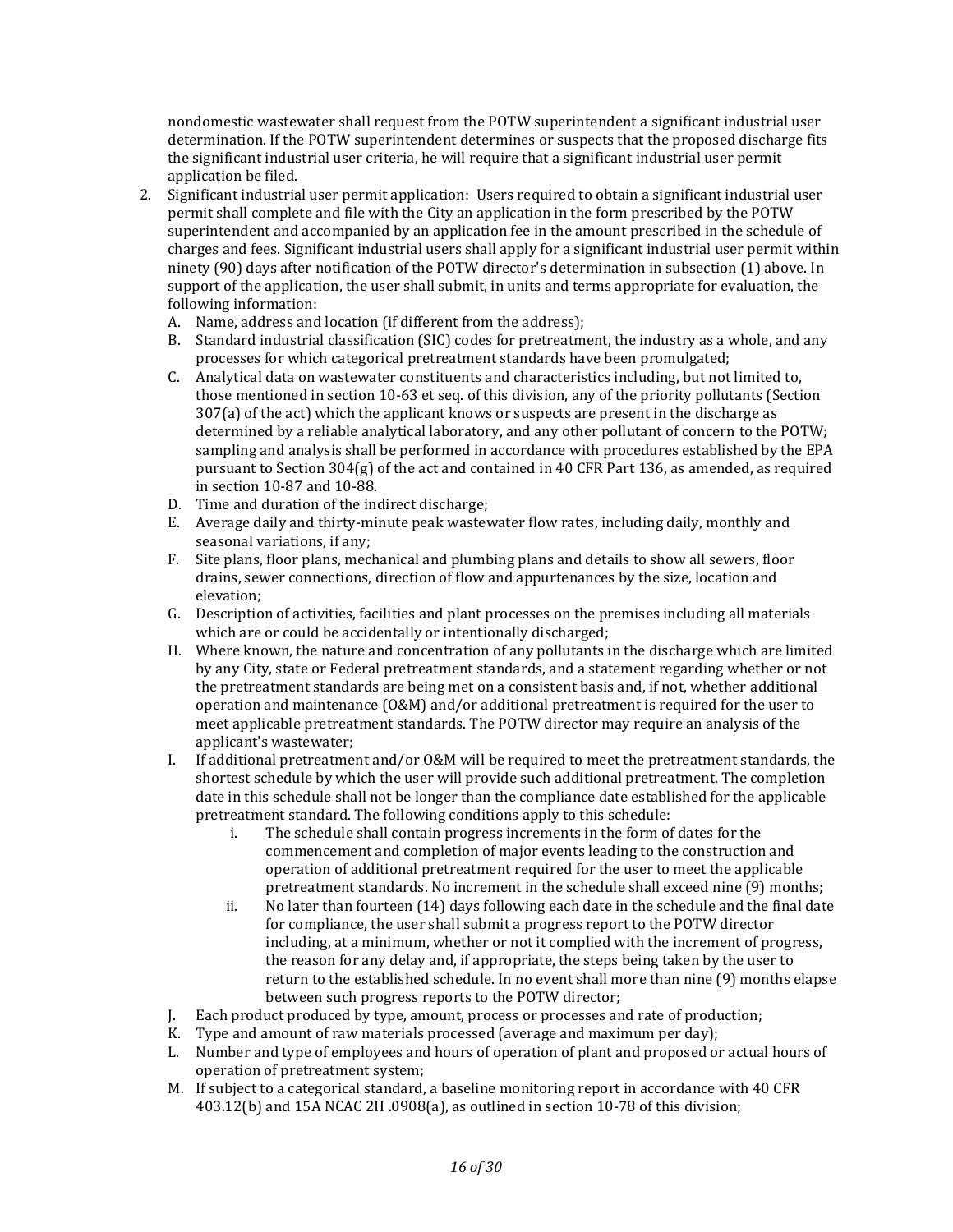- N. Any other information as may be deemed by the POTW director to be necessary to evaluate the permit application.
- 3. Application signatories and certification: All wastewater discharge permit applications and user reports must be signed by the current authorized representative of the user on file with the control authority and/or municipality as defined in section 10-60 and contain the following certification statement:

"*I certify under penalty of law that this document and all attachments were prepared under my direction or supervision in accordance with a system designed to assure that qualified personnel properly gather and evaluate the information submitted. Based on my inquiry of the person or persons who manage the system, or those persons directly responsible for gathering the information, the information submitted is, to the best of my knowledge and belief, true, accurate, and complete. I am aware that there are significant penalties for submitting false information, including the possibility of fine and imprisonment for knowing violations.*"

- 4. Application review and evaluation: The POTW director will evaluate the data furnished by the user and may require additional information.
	- A. The POTW director is authorized to accept applications for the City and shall refer all applications to the POTW staff for review and evaluation.
	- B. Within thirty (30) days of receipt, the POTW director shall acknowledge and accept the complete application or, if not complete, shall return the application to the applicant with a statement of what additional information is required.
- 5. Tentative determination and draft permit:
	- A. The POTW staff shall conduct a review of the application and an on-site inspection of the significant industrial user, including any pretreatment facilities, and shall prepare a written evaluation and tentative determination to issue or deny the significant industrial user permit.
	- B. If the staff's tentative determination in subsection (5)A. above is to issue the permit, the following additional determination shall be made in writing:
		- i. Proposed discharge limitations for those pollutants proposed to be limited;
		- ii. A proposed schedule of compliance, including interim dates and requirements, for meeting the proposed limitations; and
		- iii. A brief description of any other proposed special conditions which will have significant impact upon the discharge described in the application.
	- C. The staff shall organize the determinations made pursuant to subsections a. and b. above and the City's general permit conditions into a significant industrial user permit.
- 6. Permit synopsis: A fact sheet providing a brief synopsis of the application shall be prepared by the POTW staff for submission to the applicant and the approval authority and shall be made available to the public upon request. The contents of such fact sheets shall include at least the following information:
	- A. A sketch and detailed description of the industrial facilities and pretreatment facilities including the location of all points of discharge to the POTW and all established compliance monitoring points.
	- B. A quantitative description of the discharge described in the application which includes at least the following information:
		- i. The rate or frequency of the proposed discharge; if the discharge is continuous, the average daily flow;
		- ii. The actual average daily discharge in pounds per day of any limited pollutant and any pollutant identified in the application as known or suspected present; and
		- iii. The basis for the pretreatment limitations including the documentation of any calculations in applying categorical pretreatment standards.
- 7. Final action on significant industrial user permit applications:
	- A. The POTW director shall take final action on all applications not later than ninety (90) days following receipt of a complete application.
	- B. The POTW director is authorized to: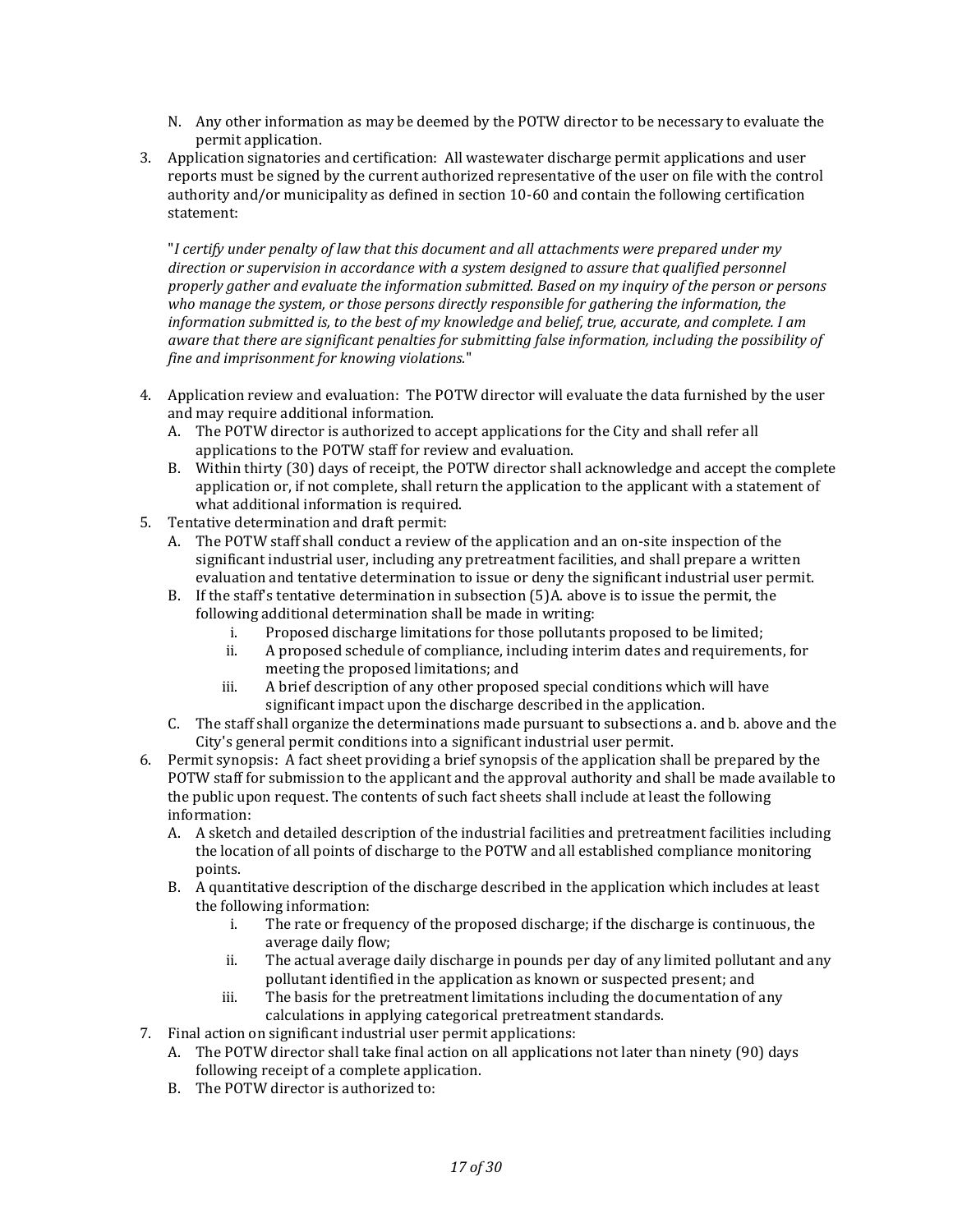- i. Issue a significant industrial user permit containing such conditions as are necessary to effectuate the purposes of this division and G.S. 143-215.1;
- ii. Issue a significant industrial user permit containing time schedules for achieving compliance with applicable pretreatment standards and requirements;
- iii. Modify any permit upon not less than sixty (60) days notice and pursuant to subsection (9) of this section;
- iv. Revoke any permit pursuant to section 10-95 of this division;
- v. Suspend a permit pursuant to section 10-95 of this division;
- vi. Deny a permit application when, in the opinion of the POTW director, such discharge may cause or contribute to pass through or interference of the wastewater treatment plant or where necessary to effectuate the purposes of G.S. 143-215.1.
- 8. Hearings: The City will conduct hearings in accordance with its regular hearing procedure.
	- A. Initial adjudicatory hearing: An applicant whose permit is denied, or is granted subject to conditions he deems unacceptable, a permittee/user assessed a civil penalty under section 10- 96, or one issued an administrative order under section 10-95 shall have the right to an adjudicatory hearing before a hearing officer designated by the POTW director upon making written demand, identifying the specific issues to be contested, to the POTW director within thirty (30) days following receipt of the significant industrial user permit, civil penalty assessment or administrative order. Unless such written demand is made within the time specified herein, the action shall be final and binding. The hearing officer shall make a final decision on the contested permit, penalty or order within forty-five (45) days of the receipt of the written demand for a hearing. The POTW director shall transmit a copy of the hearing officer's decision by registered or certified mail.
		- i. New permits: Upon appeal, including judicial review in the general courts of justice, of the terms or conditions of a newly issued permit, the terms and conditions of the entire permit are stayed and the permit is not in effect until either the conclusion of judicial review or until the parties reach a mutual resolution.
		- ii. Renewed permits: Upon appeal, including judicial review in the general courts of justice, of the terms or conditions of a renewed permit, the terms and conditions of the existing permit remain in effect until either the conclusion of judicial review or until the parties reach a mutual resolution.
	- B. Final appeal hearing: Any decision of a hearing officer made as a result of an adjudicatory hearing held under subsection (8)A. above may be appealed to the City Council upon filing a written demand within ten (10) days of receipt of notice of the decision. Hearings held under this subsection shall be conducted in accordance with the City's regular hearing procedure. Failure to make written demand within the time specified herein shall bar further appeal. The City Council shall make a final decision on the appeal within ninety (90) days of the date the appeal was filed and shall transmit a written copy of its decision by registered or certified mail.
	- C. Official record: When a final decision is issued under subsection (8)b. above, the City Council shall prepare an official record of the case that includes:
		- i. All notices, motions and other like pleadings;
		- ii. A copy of all documentary evidence introduced;
		- iii. A certified transcript of all testimony taken, if testimony is transcribed. If testimony is taken and not transcribed, then a narrative summary of any testimony taken;
		- iv. A copy of the final decision of City Council.
	- D. Judicial review: Any person against whom a final order or decision of the City Council is entered, pursuant to the hearing conducted under subsection (8)b. above, may seek judicial review of the order or decision by filing a written petition within thirty (30) days after receipt of notice by registered or certified mail of the order or decision, but not thereafter, with the Superior Court of Rockingham County along with a copy to the City. Within thirty (30) days after receipt of the copy of the petition of judicial review, the City shall transmit to the reviewing court the original or a certified copy of the official record.
- 9. Permit modification: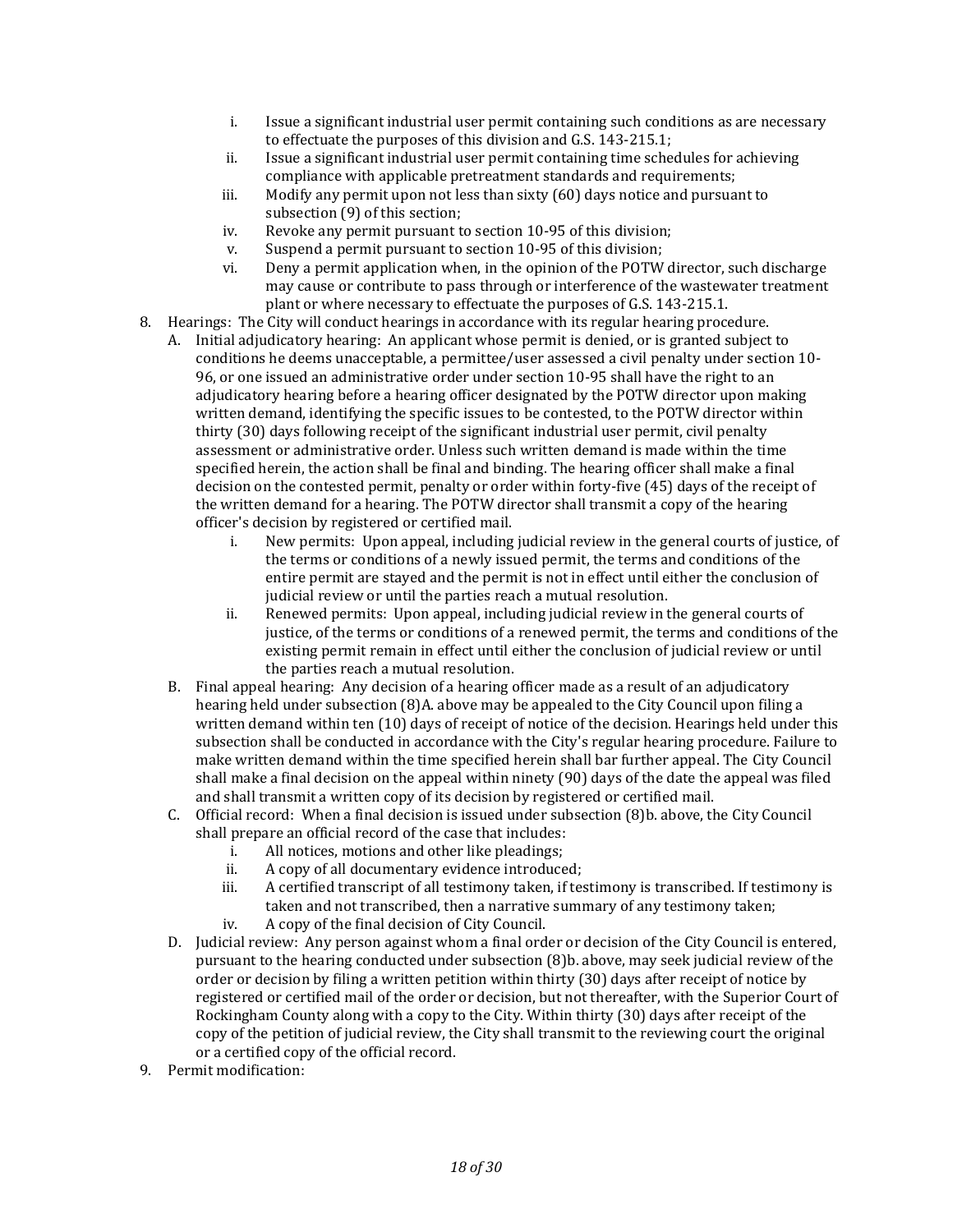- A. Modifications of permits shall be subject to the same procedural requirements as the issuance of permits except as listed below. Any changes or new conditions in the permit shall include a reasonable time schedule for compliance.
	- i. Changes in the ownership of the discharge when no other change in the permit is indicated;
	- ii. A single modification of any compliance schedule not in excess of four (4) months;
	- iii. Modification of compliance schedules (construction schedules) in permits for new sources where the new source will not begin to discharge until control facilities are operational.
	- iv. Any changes or new conditions in the permit shall include a reasonable time schedule for compliance.
- B. Within nine (9) months of the promulgation of a national categorical pretreatment standard, the wastewater discharge permit of users subject to such standards shall be revised to require compliance with such standard within the time frame prescribed by such standard. Where a user, subject to a national categorical pretreatment standard, has not previously submitted an application for a wastewater discharge permit as required by subsection (2) of this section, the user shall apply for a wastewater discharge permit within one hundred eighty (180) days after the promulgation of the applicable national categorical pretreatment standard.
- C. A request for a modification by the permittee shall constitute a waiver of the sixty-day notice required by G.S. 143-215.1(b) for modifications.
- 10. Permit conditions:
	- A. The POTW director shall have the authority to grant a permit with such conditions attached as he believes necessary to achieve the purpose of this division and G.S. 143-215.1. Wastewater permits shall contain, but are not limited to, the following:
		- i. A statement of duration (in no case more than five (5) years);
		- ii. A statement of nontransferability;
		- iii. Applicable effluent limits based on categorical standards or local limits or both;
		- iv. Applicable monitoring, sampling, reporting, notification and record-keeping requirements. These requirements shall include an identification of pollutants to be monitored, sampling location, sampling frequency, and sample type based on Federal, State and local law;
		- v. Requirements for notifying the POTW in the event of an accidental discharge or slug load as defined in section 10-60;
		- vi. Requirements to implement a plan or other controls for prevention of accidental discharges and/or slug loads as defined in section 10-60(1)b.; if determined by the POTW director to be necessary for the user; and
		- vii. Requirements for immediately notifying the POTW of any changes at its facility affecting the potential for spills and other accidental discharges, or slug load as defined in section 10-60 (also see section 10-82 and 10-83); and
		- viii. A statement of applicable civil and criminal penalties for violation of pretreatment standards and requirements and any applicable compliance schedule.
		- B. In addition, permits shall contain, but are not limited to, the following:
			- i. Limits on the average and/or maximum rate of discharge, and/or requirements for flow regulation and equalization.
			- ii. Limits on the instantaneous, daily and monthly average and/or maximum concentration, mass or other measure of identified wastewater pollutants or properties.
			- iii. Requirements for the installation of pretreatment technology or construction of appropriate containment devices, etc., designed to reduce, eliminate or prevent the introduction of pollutants into the treatment works.
			- iv. Development and implementation of waste minimization plans to reduce the amount of pollutants discharged to the municipal wastewater system.
			- v. The unit charge or schedule of user charges and fees for the management of the wastewater discharged to the system.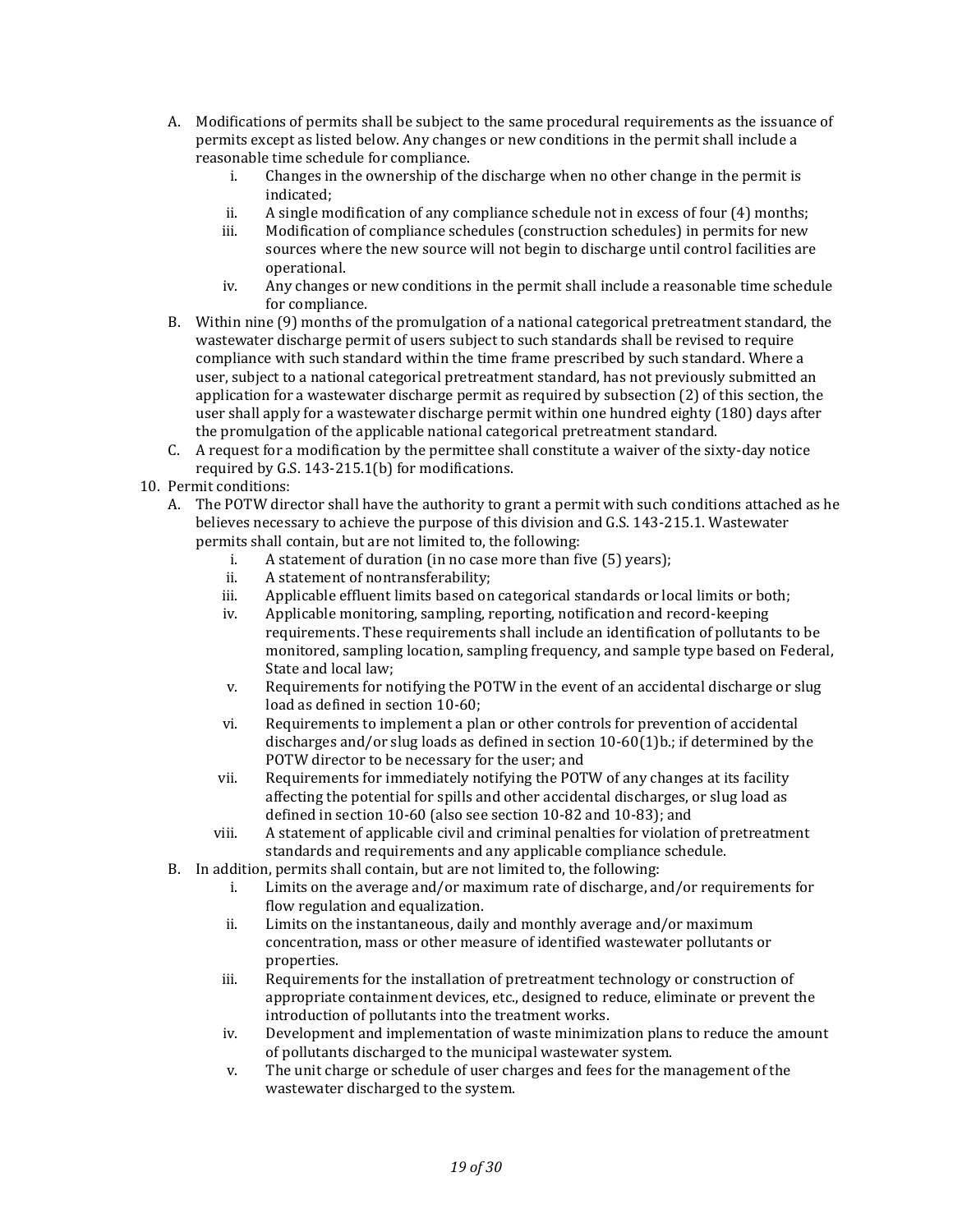- vi. Requirements for installation and maintenance of inspection and sampling facilities and equipment.
- vii. Specifications for monitoring programs which may include sampling locations, frequency of sampling, number, types and standards for tests, and reporting schedules.
- viii. Requirements for immediate reporting of any instance of noncompliance and for automatic resampling and reporting within thirty (30) days where self-monitoring indicates a violation(s).
- ix. Compliance schedules for meeting pretreatment standards and requirements.
- x. Requirements for submission of periodic self-monitoring or special notification reports.
- xi. Requirements for maintaining and retaining plans and records relating to wastewater discharges as specified in section 10-90 and affording the POTW superintendent or his representative access thereto.
- xii. Requirements for prior notification and approval by the POTW director of any new introduction of wastewater pollutants or of any significant change in the volume or character of the wastewater prior to introduction in the system.
- xiii. Requirements for the prior notification and approval by the POTW director of any change in the manufacturing and/or pretreatment process used by the permittee.
- xiv. A statement that compliance with the permit does not relieve the permittee of responsibility for compliance with all applicable Federal and State pretreatment standards, including those which become effective during the terms of the permit.
- xv. Other conditions as deemed appropriate by the POTW director to ensure compliance with this division and State and Federal laws, rules and regulations.
- 11. Permit duration: Permits shall be issued for a specified time period, not to exceed five (5) years. A permit may be issued for a period less than a year or may be stated to expire on a specific date.
- 12. Permit transfer: Wastewater permits are issued to a specific user for a specific operation. A wastewater discharge permit shall not be reassigned or transferred or sold to a new owner, new user, different premises or a new or changed operation.
- 13. Permit reissuance: A significant industrial user shall apply for permit reissuance by submitting a complete permit application in accordance with this section a minimum of one hundred eighty (180) days prior to the expiration of the existing permit.

(Ord. of 6-8-94, § 4.2; Ord. of 1-11-06; Ord. of 9-19-07, §§ 5--11)

## <span id="page-19-0"></span>*Article 5 – Reporting Requirements*

## <span id="page-19-1"></span>*Sec. 10-78. Baseline monitoring reports.*

- 1. Within either one hundred eighty (180) days after the effective date of a categorical pretreatment standard or the final administrative decision on a category determination under 40 CFR 403.6(a)(4), whichever is later, existing categorical users currently discharging to or scheduled to discharge to the POTW shall submit to the POTW superintendent a report which contains the information listed in paragraph (2) below. At least ninety (90) days prior to commencement of their discharge, new sources, and sources that become categorical users subsequent to the promulgation of an applicable categorical standard, shall submit to the POTW superintendent a report which contains the information listed in paragraph (2) below. A new source shall report the method of pretreatment it intends to use to meet applicable categorical standards. A new source also shall give estimates of its anticipated flow and quantity of pollutants to be discharged.
- 2. Users described above shall submit the information set forth below:
	- A. Identifying information: The name and address of the facility, including the name of the operator and owner.
	- B. Environmental permits: A list of any environmental control permits held by or for the facility.
	- C. Description of operations: A brief description of the nature, average rate of production and standard industrial classifications of the operation(s) carried out by such user. This description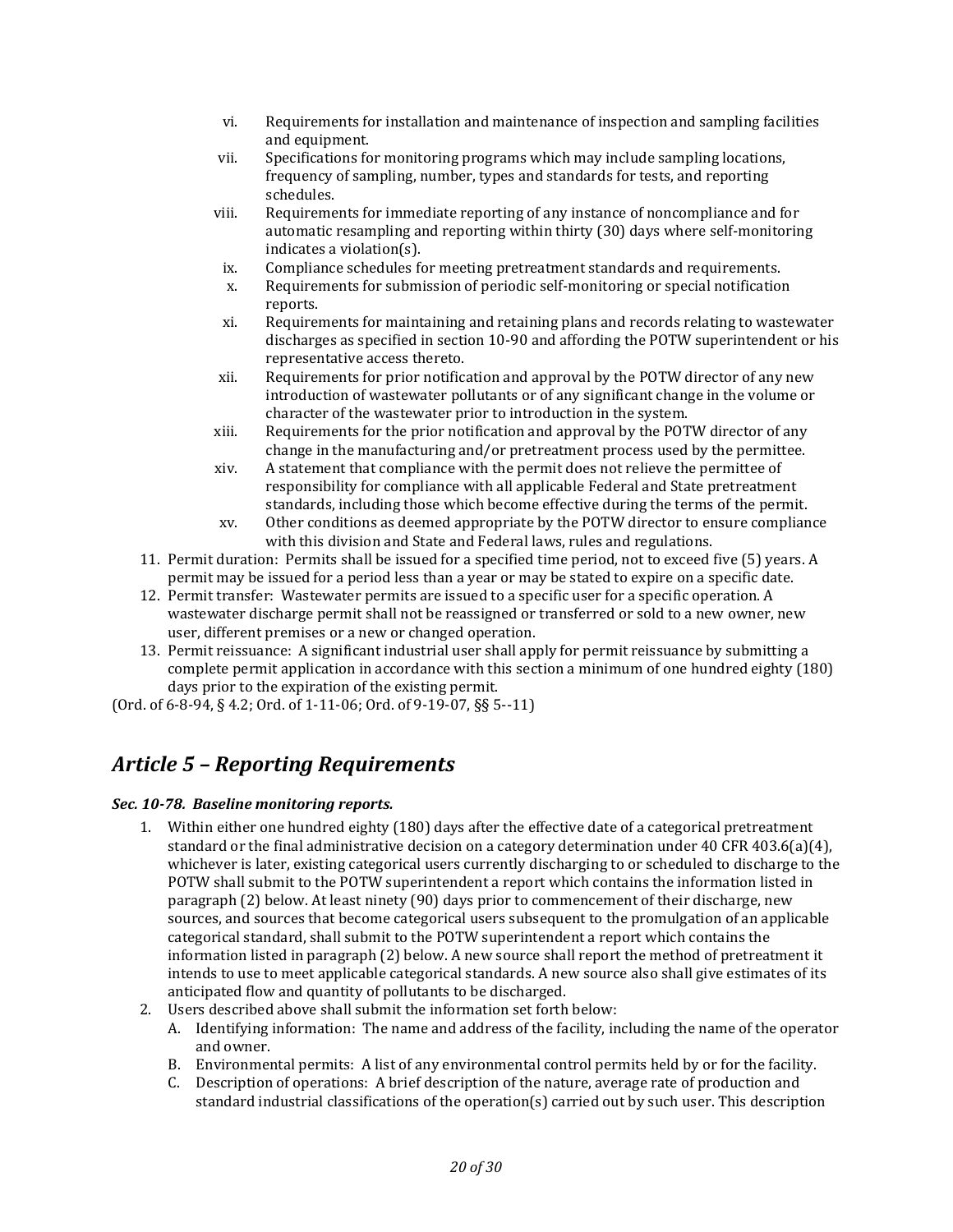should include a schematic process diagram which indicates points of discharge to the POTW from the regulated process.

- D. Flow measurement: Information showing the measured average daily and maximum daily flow in gallons per day to the POTW from regulated process streams and other streams, as necessary, to allow use of the combined waste stream formula set out in 40 CFR 403.6(e).
- E. Measurement of pollutants:
	- i. The categorical pretreatment standards applicable to each regulated process.
	- ii. The results of sampling and analysis identifying the nature and concentration, and/or mass, where required by the standard or by the POTW superintendent, of regulated pollutants in the discharge from each regulated process. Instantaneous, daily maximum and long-term average concentrations, or mass, where required, shall be reported. The sample shall be representative of daily operations and shall be analyzed in accordance with procedures set out in section 10-87 of this division.
	- iii. Sampling must be performed in accordance with procedures set out in section 10-88 of this division and 40 CFR 403.12(b) and (g), including 40 CFR 403.12(g)(4).
- F. Certification: A statement, reviewed by the user's current authorized representative as defined in section 10-60 and certified by a qualified professional, indicating whether pretreatment standards are being met on a consistent basis and, if not, whether additional operation and maintenance (O&M) and/or additional pretreatment is required to meet the pretreatment standards and requirements.
- G. Compliance schedule: If additional pretreatment and/or O&M will be required to meet the pretreatment standards, the shortest schedule by which the user will provide such additional pretreatment and/or O&M. The completion date in this schedule shall not be later than the compliance date established for the applicable pretreatment standard. A compliance schedule pursuant to this section must meet the requirements set out in section 10-79 of this division.
- H. Signature and certification: All baseline monitoring reports must be signed and certified in accordance with section 10-77(3) of this division.

(Ord. of 6-8-94, § 5.1; Ord. of 9-19-07, §§ 12, 13)

## <span id="page-20-0"></span>*Sec. 10-79. Compliance schedule progress.*

The following conditions shall apply to the compliance schedule required by section 10-78(2)(G) of this division:

- 1. The schedule shall contain progress increments in the form of dates for the commencement and completion of major events leading to the construction and operation of additional pretreatment required for the user to meet the applicable pretreatment standards (such events include, but are not limited to, hiring an engineer, completing preliminary and final plans, executing contracts for major components, commencing and completing construction and beginning and conducting routine operation);
- 2. No increment referred to above shall exceed nine (9) months;
- 3. The user shall submit a progress report to the POTW director no later than fourteen (14) days following each date in the schedule and the final date of compliance including, as a minimum, whether or not it complied with the increment of progress, the reason for any delay and, if appropriate, the steps being taken by the user to return to the established schedule; and
- 4. In no event shall more than nine (9) months elapse between such progress reports to the POTW director.

(Ord. of 6-8-94, § 5.2)

## <span id="page-20-1"></span>*Sec. 10-80. Compliance with categorical pretreatment standard deadline.*

Within ninety (90) days following the date for final compliance with applicable categorical pretreatment standards, or in the case of a new source following commencement of the introduction of wastewater into the POTW, any user subject to such pretreatment standards and requirements shall submit to the POTW superintendent a report containing the information described in section 10-78(2)(D-G) of this division. For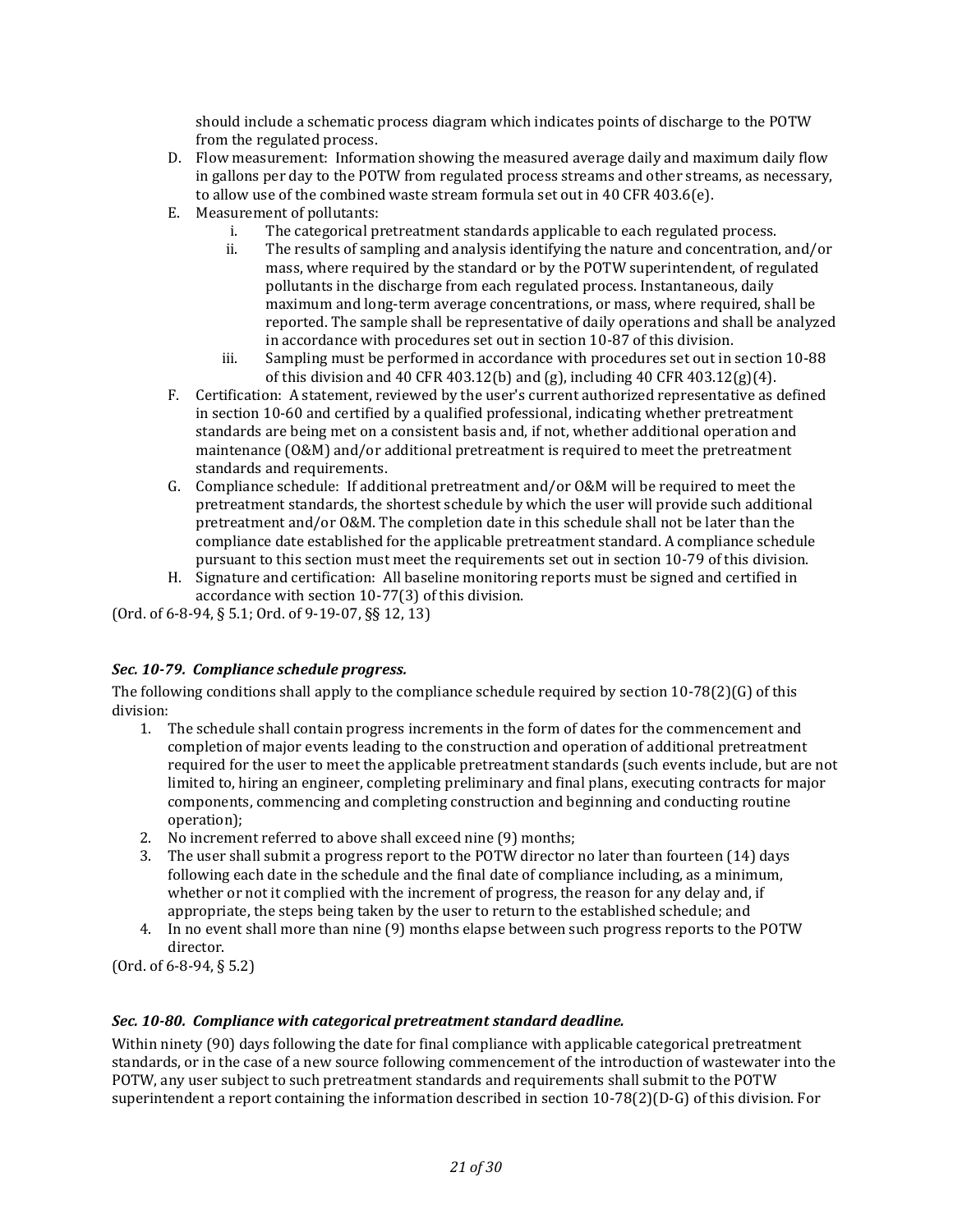users subject to equivalent mass or concentration limits established in accordance with the procedures in 40 CFR 403.6(c), this report shall contain a reasonable measure of the user's long-term production rate. For all other users subject to categorical pretreatment standards expressed in terms of allowable pollutant discharge per unit of production (or other measure of operation), this report shall include the user's actual production during the appropriate sampling period. All compliance reports must be signed and certified in accordance with section 10-77(3) of this division. (Ord. of 6-8-94, § 5.3)

## <span id="page-21-0"></span>*Sec. 10-81. Periodic compliance.*

- 1. All significant industrial users shall, at a frequency determined by the POTW superintendent but in no case less than once every six months, submit a report indicating the nature and concentration of pollutants in the discharge which are limited by pretreatment standards and the applicable flows for the reporting period. Sampling and analysis must be performed in accordance with procedures set out in section 10-87 and 10-88 of this ordinance. All periodic compliance reports must be signed and certified in accordance with section 10-77(3) of this division.
- 2. If a user subject to the reporting requirement in this section monitors any pollutant more frequently than required by the POTW superintendent, using the procedures prescribed in section 10-87 of this division, the results of this monitoring shall be included in the report.

(Ord. of 6-8-94, § 5.4; Ord. of 9-19-07, § 14)

## <span id="page-21-1"></span>*Sec. 10-82. Changed conditions.*

Each user must notify the POTW superintendent of any planned significant changes to the user's operations or system which might alter the nature, quality or volume of its wastewater at least ninety (90) days before the change. See section 10-83(d) for other reporting requirements.

- 1. The POTW superintendent may require the user to submit such information as may be deemed necessary to evaluate the changed condition, including the submission of a wastewater discharge permit application under section 10-77 of this division.
- 2. The POTW superintendent may issue a wastewater discharge permit under section 10-77 of this division or modify an existing wastewater discharge permit under section 10-77 in response to changed conditions or anticipated changed conditions.
- 3. For purposes of this requirement, significant changes include, but are not limited to, flow increases of twenty (20) percent or greater and the discharge of any previously unreported pollutants.

(Ord. of 6-8-94, § 5.5; Ord. of 9-19-07, § 15)

#### <span id="page-21-2"></span>*Sec. 10-83. Potential problems.*

- 1. In the case of any discharge including, but not limited to, accidental discharges, discharges of a nonroutine, episodic nature, a noncustomary batch discharge or a slug load as defined in section 10- 60, that may cause potential problems for the POTW, the user shall immediately telephone and notify the POTW superintendent of the incident. This notification shall include the location of the discharge, type of waste, concentration and volume, if known, and corrective actions taken by the user.
- 2. Within five (5) days following such discharge, the user shall, unless waived by the POTW superintendent, submit a detailed written report describing the cause(s) of the discharge and the measures to be taken by the user to prevent similar future occurrences. Such notification shall not relieve the user of any expense, loss, damage or other liability which may be incurred as a result of damage to the POTW, natural resources or any other damage to person or property; nor shall such notification relieve the user of any fines, penalties or other liability which may be imposed pursuant to this division.
- 3. A notice shall be permanently posted on the user's bulletin board or other prominent place advising employees whom to call in the event of a discharge described in paragraph (a) above. Employers shall ensure that all employees, who may cause such a discharge to occur, are advised of the emergency notification procedure.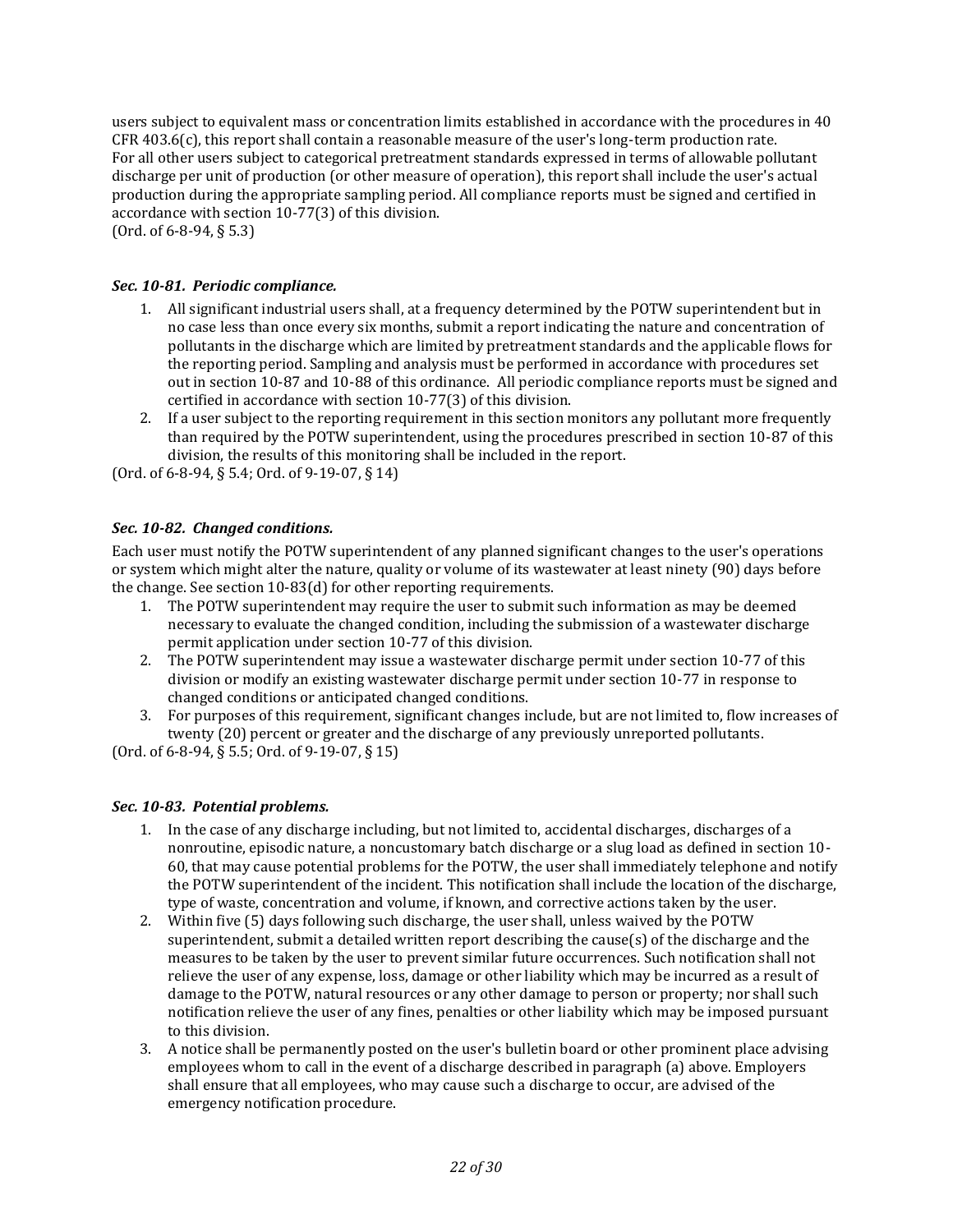4. All SIUs are required to notify the POTW immediately of any changes at its facility affecting the potential for spills and other accidental discharge, discharge of a non-routine, episodic nature, a noncustomary batch discharge, or a slug load as defined in section 10-60.

## <span id="page-22-0"></span>*Sec. 10-83.1 Report Submittals*

All reports required under the authority of this Ordinance shall be submitted to the following address:

City of Reidsville Director of Public Works 1100 Vance Street Reidsville, NC 27320

#### <span id="page-22-1"></span>*Sec. 10-84. Unpermitted users.*

All users not required to obtain a wastewater discharge permit shall provide appropriate reports to the POTW superintendent as the POTW superintendent may require. (Ord. of 6-8-94, § 5.7)

## <span id="page-22-2"></span>*Sec. 10-85. Notice of violation/repeat sampling.*

- 1. If sampling performed by a user indicates a violation, the user must notify the POTW director within twenty-four (24) hours of becoming aware of the violation. The user shall also repeat the sampling and analysis and submit the results of the repeat analysis to the POTW superintendent within thirty (30) days after becoming aware of the violation. If allowed by the POTW director, the user is not required to resample:
	- A. If the POTW director monitors at the user's facility at least once a month; or
	- B. If the POTW director samples between the user's initial sampling and when the user receives the results of this sampling.
- 2. If the POTW director does not require the user to perform any self-monitoring and the POTW sampling of the user indicates a violation, the POTW director shall repeat the sampling and obtain the results of the repeat analysis within thirty (30) days after becoming aware of the violations, unless one (1) of the following occurs:
	- A. The POTW director monitors at the user's facility at least once a month; or
	- B. The POTW director samples the user between their initial sampling and when the POTW receives the results of this initial sampling; or
	- C. The POTW director requires the user to perform sampling and submit the results to the POTW director within the thirty-day deadline of the POTW becoming aware of the violation.

(Ord. of 6-8-94, § 5.8; Ord. of 9-19-07, § 18)

#### <span id="page-22-3"></span>*Sec. 10-86. Notification of discharge of hazardous waste.*

The City prohibits the discharge of hazardous wastes except by special permission by the POTW director. (Ord. of 6-8-94, § 5.9)

## <span id="page-22-4"></span>*Sec. 10-87. Analytical requirements.*

All pollutant analyses, including sampling techniques, to be submitted as part of a wastewater discharge permit application or report shall be performed in accordance with the techniques prescribed in 40 CFR Part 136, unless otherwise specified in an applicable categorical pretreatment standard. If 40 CFR Part 136 does not contain sampling or analytical techniques for the pollutant in question, sampling and analyses must be performed in accordance with procedures approved by EPA. (Ord. of 6-8-94, § 5.10)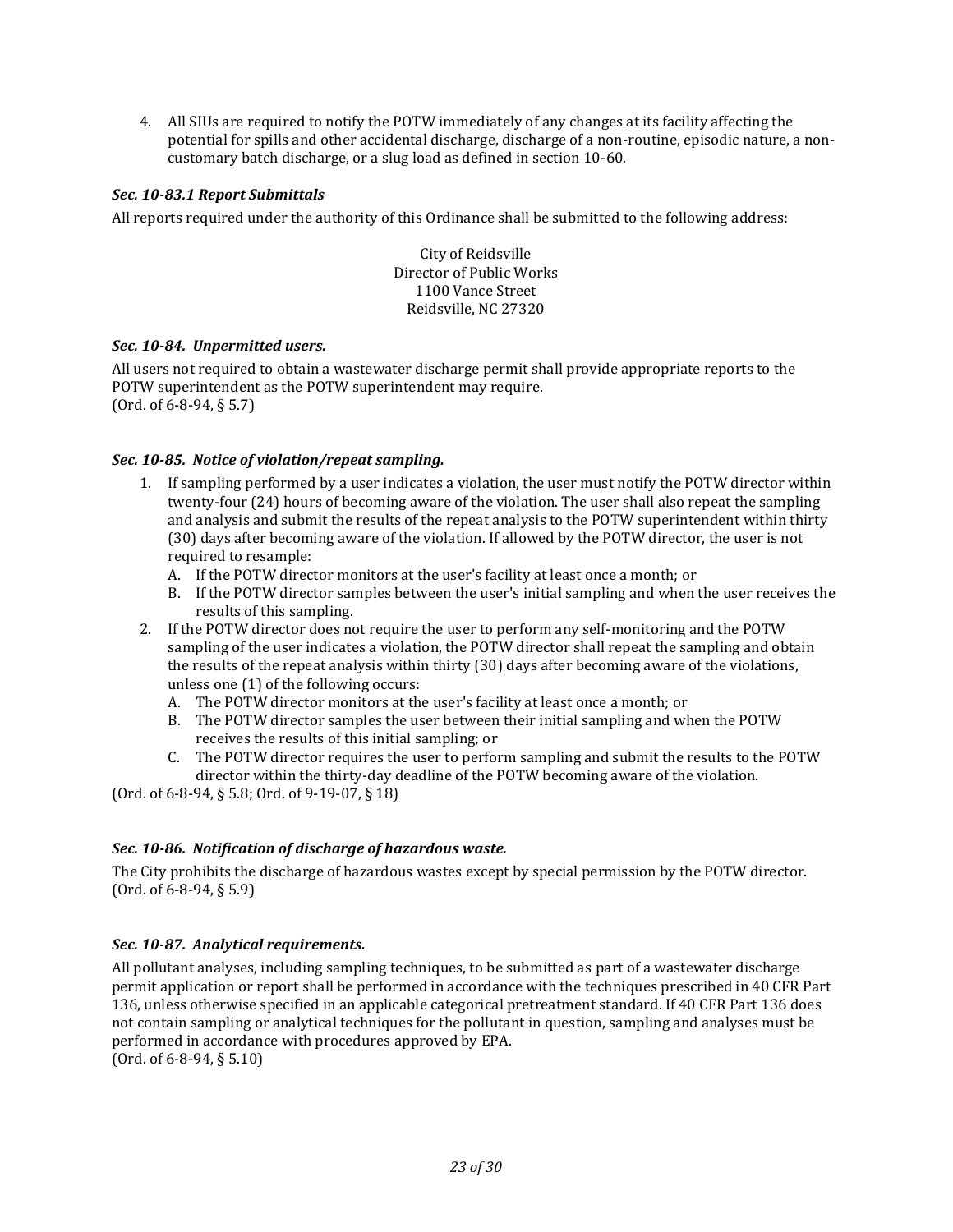#### <span id="page-23-0"></span>*Sec. 10-88. Sample collection.*

- 1. All wastewater samples must be representative of the user's discharge. Wastewater monitoring and flow measurement facilities shall be properly operated, kept clean, and maintained in good working order at all times. The failure of a user to keep its monitoring facility in good working order shall not be grounds for the user to claim that sample results are unrepresentative of its discharge.
- 2. Grab samples must be used for pH, cyanide, total phenols, oil and grease, volatile organic compounds, and any other pollutants as required by 40 CFR 136. The POTW shall determine the number of grabs necessary to be representative of the user's discharge. See 40 CFR  $403.12(g)(5)$  for additional grab sample number requirements for BMR and 90-day compliance reports. Additionally, the POTW director may allow collection of multiple grabs during a twenty-four-hour period which are composited prior to analysis as allowed under 40 CFR 136.
- 3. Composite samples: All wastewater composite samples shall be collected with a minimum of hourly aliquots or grabs for each hour that there is a discharge. All wastewater composite samples shall be collected using flow proportional composite collection techniques, unless time-proportional composite sampling or grab sampling is authorized by the POTW director. When authorizing timeproportional composites or grabs, the samples must be representative and the decision to allow the alternative sampling must be documented.

(Ord. of 6-8-94, § 5.11; Ord. of 9-19-07, § 19)

## <span id="page-23-1"></span>*Sec. 10-89. Timing.*

Written reports will be deemed to have been submitted on the date postmarked. For reports which are not mailed, postage prepaid, into a mail facility serviced by the United States Postal Service, the date of receipt of the report shall govern.

(Ord. of 6-8-94, § 5.12)

## <span id="page-23-2"></span>*Sec. 10-90. Record keeping.*

Users subject to the reporting requirements of this division shall retain, and make available for inspection and copying, all records of information obtained pursuant to any monitoring activities required by this division and any additional records of information obtained pursuant to monitoring activities undertaken by the user independent of such requirements. Records shall include the date, exact place, method and time of sampling and the name of the person(s) taking the samples; the dates analyses were performed; who performed the analyses; the analytical techniques or methods used; and the results of such analyses. These records shall remain available for a period of at least three (3) years. This period shall be automatically extended for the duration of any litigation concerning the user or the City, or where the user has been specifically notified of a longer retention period by the POTW director. (Ord. of 6-8-94, § 5.13)

## <span id="page-23-3"></span>*Article 6 – Compliance Monitoring*

## <span id="page-23-4"></span>*Sec. 10-91. Monitoring facilities.*

- 1. The City requires the user to provide and operate at the user's own expense monitoring facilities to allow inspection, sampling and flow measurement of the building sewer and/or internal drainage systems. The monitoring facility should normally be situated on the user's premises, but the City may, when such a location would be impractical or cause undue hardship on the user, allow the facility to be constructed in the public street or sidewalk area and located so that it will not be obstructed by landscaping or parked vehicles.
- 2. There shall be ample room in or near such sampling manhole or facility to allow accurate sampling and preparation of samples for analysis. The facility, sampling and measuring equipment shall be maintained at all times in a safe and proper operating condition at the expense of the user.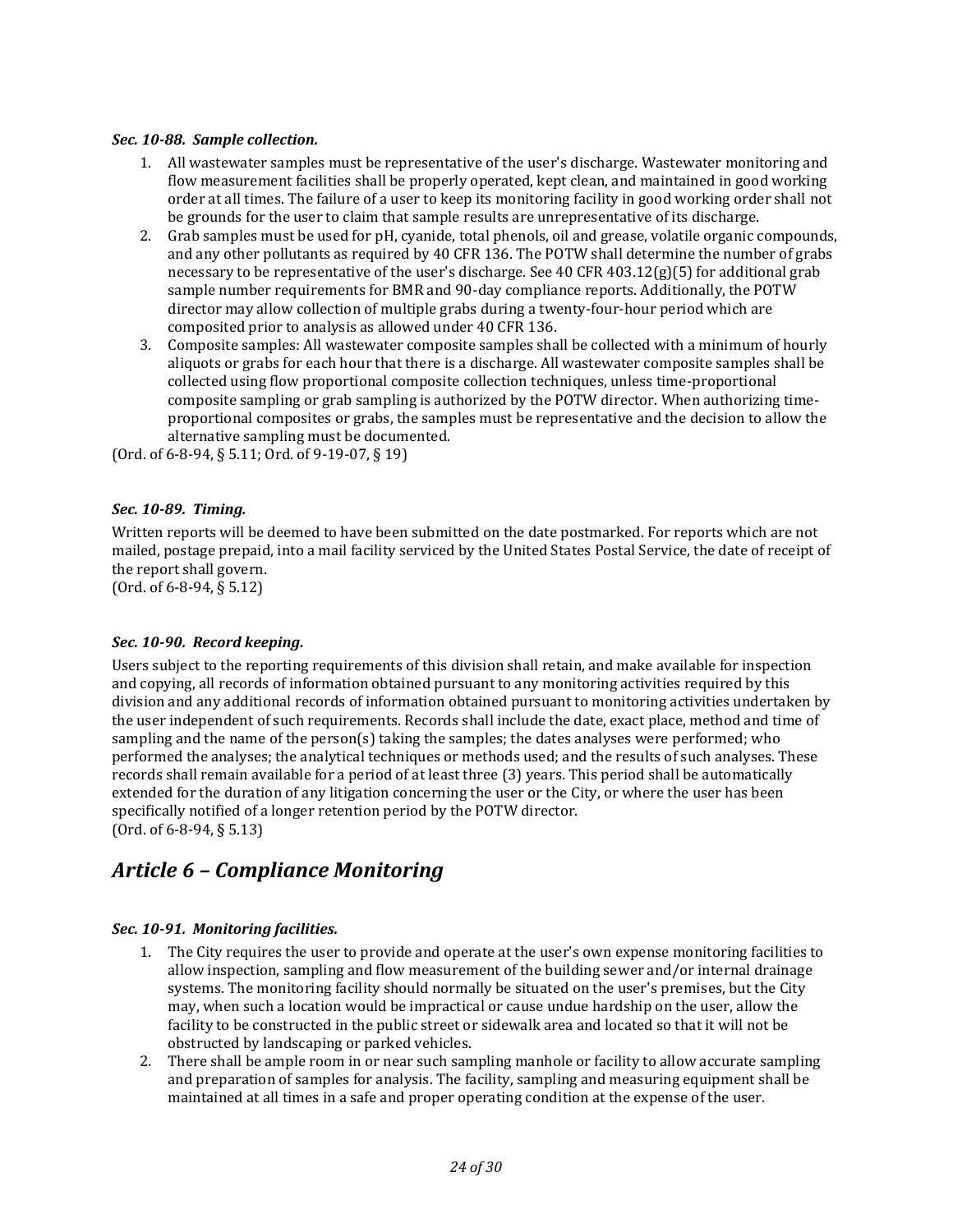3. Whether constructed on public or private property, the sampling and monitoring facilities shall be provided in accordance with the City's requirements and all applicable local construction standards and specifications. Construction shall be completed within ninety (90) days following written notification by the City.

(Ord. of 6-8-94, § 6.1)

## <span id="page-24-0"></span>*Sec. 10-92. Inspection and sampling.*

The City will inspect the facilities of any user to ascertain whether the purpose of this division is being met and all requirements are being complied with. Persons or occupants of premises where wastewater is created or discharged shall allow the City, approval authority and EPA or their representatives ready access at all reasonable times to all parts of the premises for the purposes of inspection, sampling, records examination and copying or in the performance of any of their duties. The City, approval authority and EPA shall have the right to set up on the user's property such devices as are necessary to conduct sampling, inspection, compliance monitoring and/or metering operations. Where a user has security measures in force which would require proper identification and clearance before entry into their premises, the user shall make necessary arrangements with their security guards so that, upon presentation of suitable identification, personnel from the City, approval authority and EPA will be permitted to enter, without delay, for the purposes of performing their specific responsibilities. Denial of the POTW superintendent's, approval authority's or EPA's access to the user's premises shall be a violation of this division. Unreasonable delays may constitute denial of access.

(Ord. of 6-8-94, § 6.2)

#### <span id="page-24-1"></span>*Sec. 10-93. Search warrants.*

If the POTW superintendent, approval authority or EPA has been refused access to a building, structure or property, or any part thereof, and is able to demonstrate probable cause to believe that there may be a violation of this division, or that there is a need to inspect and/or sample as part of a routine inspection and sampling program of the City designed to verify compliance with this division or any permit or order issued hereunder, or to protect the overall public health, safety and welfare of the community, then the POTW superintendent, approval authority or EPA may seek issuance of a search warrant from the general court of justice of the county.

<span id="page-24-2"></span>(Ord. of 6-8-94, § 6.3)

#### *Sec. 10-93.1 Emergency Access*

In the event of an emergency affecting the public health or safety, or an immediate threat to the environment or POTW, such inspection may be made without consent or the issuance of a warrant.

## <span id="page-24-3"></span>*Article 7 – Confidential Information*

#### <span id="page-24-4"></span>*Sec. 10-94. General*

- 1. Information and data on a user obtained from reports, questionnaires, permit applications, permits and monitoring programs and from inspection shall be available to the public or other governmental agency without restriction unless the user specifically requests and is able to demonstrate to the satisfaction of the POTW director that the release of such information would divulge information, processes or methods of production entitled to protection as trade secrets of the user. Any such request must be asserted at the time of submission of the information or data.
- 2. When requested by the person furnishing a report, the portions of a report which might disclose trade secrets or secret processes shall not be made available for inspection by the public, but shall be made available upon written request to governmental agencies for uses related to this division, the National Pollutant Discharge Elimination System (NPDES) permit, nondischarge permit and/or the pretreatment programs; provided, however, that such portions of a report shall be available for use by the State or any State agency in judicial review or enforcement proceedings involving the person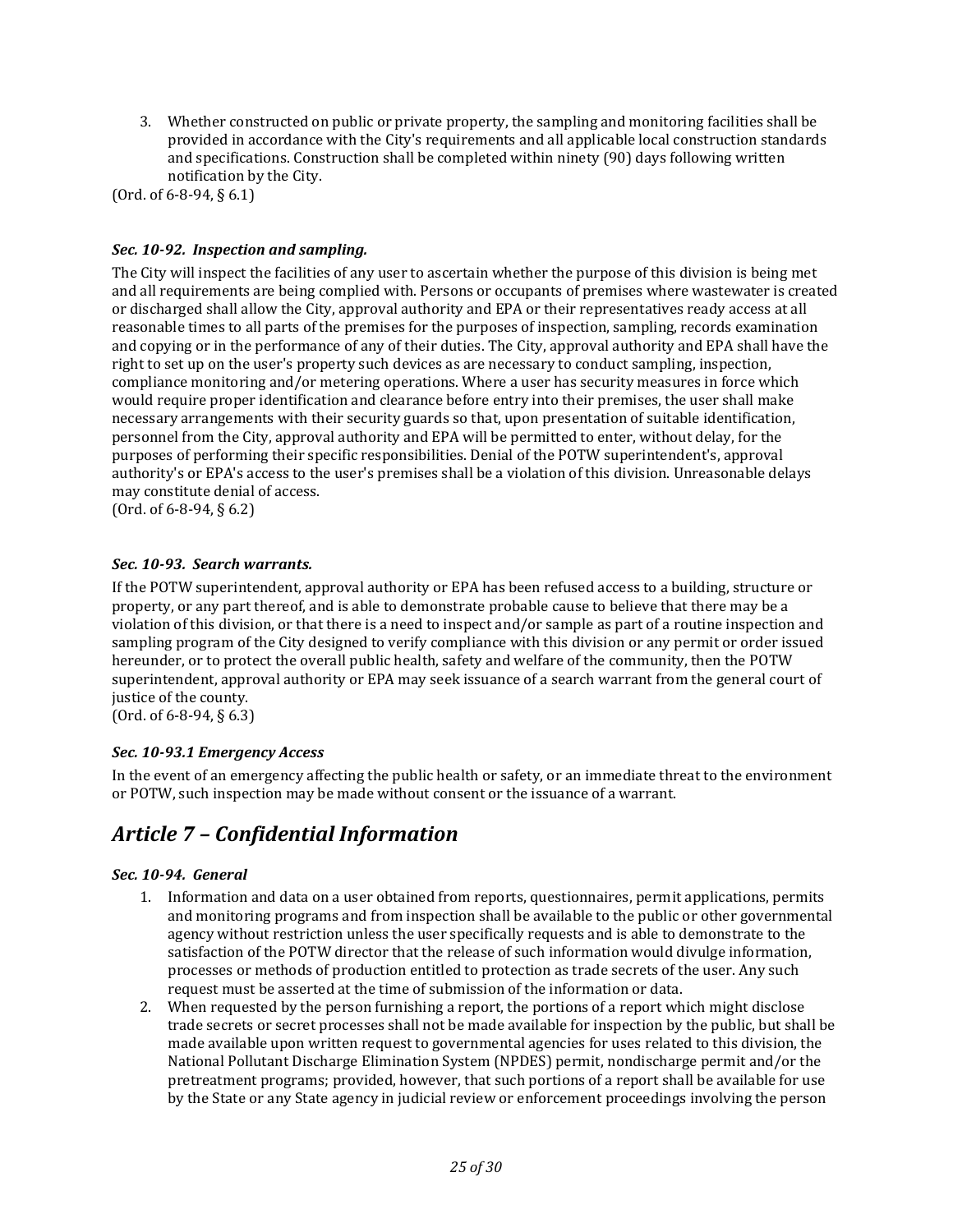furnishing the report. Wastewater constituents and characteristics will not be recognized as confidential information.

- 3. All records relating to compliance with pretreatment standards shall be made available to officials of the approval authority and EPA upon request.
- 4. City of Reidsville administrative and legal costs associated with any subsequent third party challenge to the confidentiality of the information provided shall be borne by the user.

(Ord. of 6-8-94, § 7)

## <span id="page-25-0"></span>*Article 8 – Enforcement*

## <span id="page-25-1"></span>*Sec. 10-95. Administrative remedies.*

- 1. Notification of violation: Whenever the POTW director finds that any industrial user has violated or is violating this division, wastewater permit or any prohibition, limitation or requirements contained therein or any other pretreatment requirement, the POTW director may serve upon such person a written notice stating the nature of the violation. Within thirty (30) days from the date of this notice, an explanation for the violation and a plan for the satisfactory correction thereof shall be submitted to the City by the user. Submission of this plan does not relieve the discharger of liability for any violations occurring before or after receipt of the notice of violation.
- 2. Consent orders: The POTW director is hereby empowered to enter into consent orders, assurances of voluntary compliance or other similar documents establishing an agreement with the person responsible for the noncompliance. Such orders will include specific action to be taken by the discharger to correct the noncompliance within a time period also specified by the order. Consent orders shall have the same force and effect as an administrative order issued pursuant to subsection (4) below.
- 3. Show cause hearing: The POTW director may order any industrial user who causes or is responsible for an unauthorized discharge, has violated this division or is in noncompliance with a wastewater discharge permit to show cause why a proposed enforcement action should not be taken. In the event that the POTW director determines that a show cause order should be issued, a notice shall be served on the user specifying the time and place for the hearing, the proposed enforcement action, the reasons for such action, and a request that the user show cause why this proposed enforcement action should not be taken. The notice of the hearing shall be served personally or by registered or certified mail (return receipt requested) at least ten (10) days before the hearing. Service may be made on any agent or officer of a corporation. The POTW director shall review the evidence presented at the hearing and determine whether the proposed enforcement action is appropriate. A show cause hearing under this section is not a prerequisite to the assessment of a civil penalty under section 10-96, nor is any action or inaction taken by the POTW director under this section subject to an administrative appeal under section 10-77(8).
- 4. Administrative orders: When the POTW director finds that an industrial user has violated or continues to violate this division, permits or orders issued hereunder or any other pretreatment requirement, the POTW director may issue an order to cease and desist all such violations and direct those persons in noncompliance to do any of the following:
	- A. Immediately comply with all requirements;
	- B. Comply in accordance with a compliance time schedule set forth in the order;
	- C. Take appropriate remedial or preventive action in the event of a continuing or threatened violation;
	- D. Disconnect unless adequate treatment facilities, devices or other related appurtenances are installed and properly operated within a specified time period.
- 5. Emergency suspensions: The POTW director may suspend the wastewater treatment service and/or wastewater permit when such suspension is necessary in order to stop an actual or threatened discharge which presents or may present an imminent or substantial endangerment to the health or welfare of persons or the environment, interferes with the POTW or causes the POTW to violate any condition of its NPDES or nondischarge permit.
- 6. Any user notified of a suspension of the wastewater treatment service and/or the wastewater permit shall immediately stop or eliminate the contribution. A hearing will be held within fifteen (15) days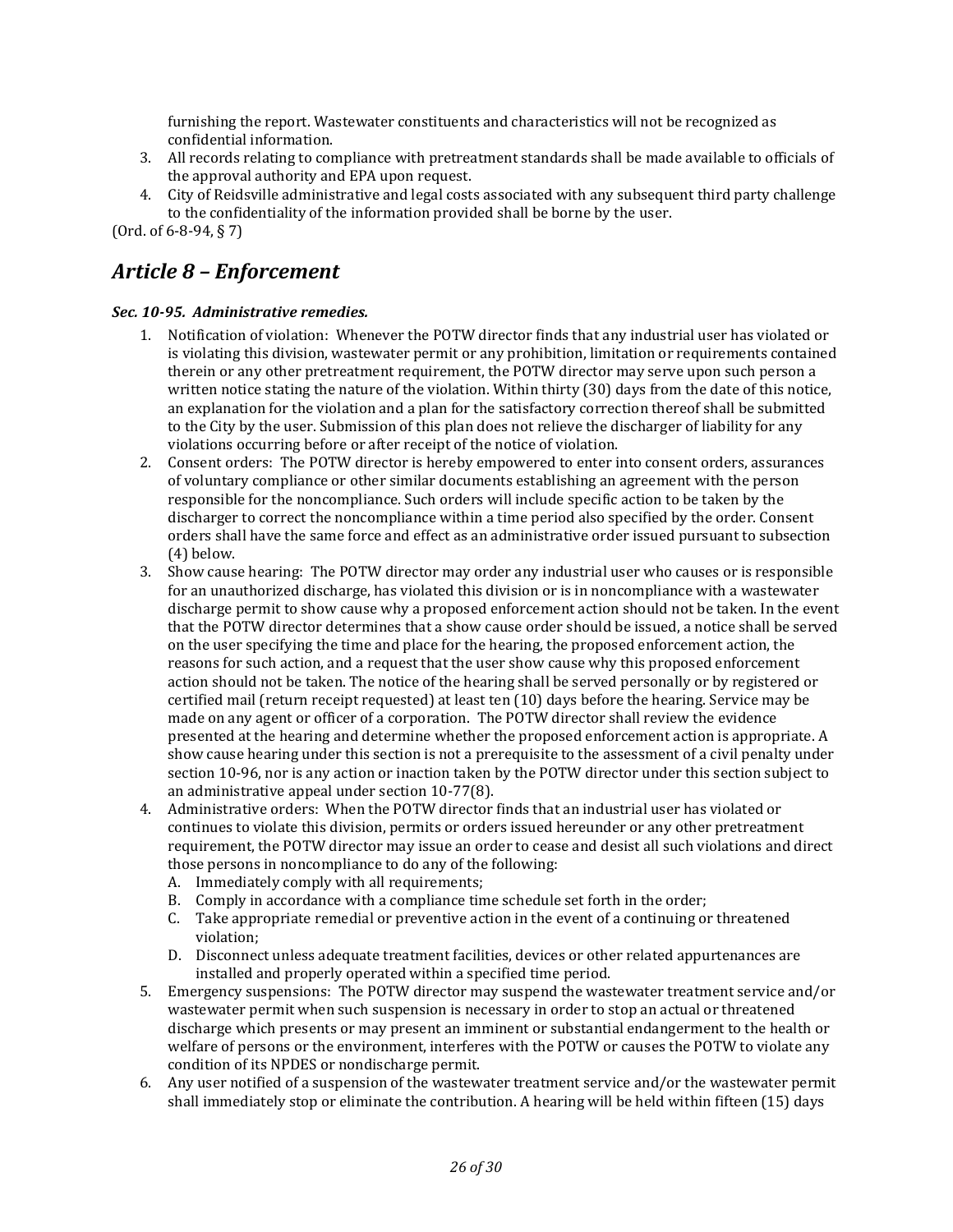of the notice of suspension to determine whether the suspension may be lifted or the user's waste discharge permit terminated. In the event of a failure to comply voluntarily with the suspension order, the POTW director shall take such steps as deemed necessary, including immediate severance of the sewer connection, to prevent or minimize damage to the POTW system or endangerment to any individuals. The POTW director shall reinstate the wastewater permit and the wastewater treatment service upon proof of the elimination of the noncompliant discharge.

- 7. The industrial user shall submit a detailed written statement describing the causes of the harmful contribution and the measures taken to prevent any future occurrence to the POTW director prior to the date of the above-described hearing.
- 8. Termination of permit or permission to discharge : The POTW director may revoke a wastewater discharge permit or permission to discharge for good cause, including, but not limited to, the following reasons:
	- A. Failure to accurately report the wastewater constituents and characteristics of his discharge;
	- B. Failure to report significant changes in operations or wastewater constituents and characteristics;
	- C. Refusal of reasonable access to the user's premises for the purpose of inspection or monitoring; or
	- D. Violation of conditions of the permit or permission to discharge, conditions of this article, or any applicable State and Federal regulations.
	- E. Noncompliant industrial users will be notified of the proposed termination of their wastewater permit and will be offered an opportunity to show cause under this section why the proposed action should not be taken.

(Ord. of 6-8-94, § 8.1; Ord. of 9-19-07, § 20)

## <span id="page-26-0"></span>*Sec. 10-96. Civil penalties.*

- 1. Any user who is found to have failed to comply with any provision of this division or the orders, rules, regulations and permits issued hereunder may be fined up to twenty-five thousand dollars (\$25,000.00) per day per violation.
- 2. In determining the amount of the civil penalty, the POTW director shall consider the following:
	- A. The degree and extent of the harm to the natural resources, to the public health, or to public or private property resulting from the violation;
	- B. The duration and gravity of the violation;
	- C. The effect on ground or surface water quantity or quality or on air quality;
	- D. The cost of rectifying the damage;
	- E. The amount of money saved by noncompliance;
	- F. Whether the violation was committed willfully or intentionally;
	- G. The prior record of the violator in complying or failing to comply with the pretreatment program;
	- H. The costs of enforcement to the City.
- 3. Appeals of civil penalties assessed in accordance with this section shall be as provided in section 10- 77(8).
- 4. Penalties between ten thousand dollars (\$10,000.00) and twenty-five thousand dollars. (\$25,000.00) per day per violation may be assessed against a violator only if:
	- A. For any class of violation, only if a civil penalty has been imposed against the violator within the five (5) years preceding the violation; or
	- B. In the case of failure to file, submit, or make available, as the case may be, any documents, data, or reports required by this division, or the orders, rules, regulations and permits issued hereunder, only if the POTW director determines that the violation was intentional and a civil penalty has been imposed against the violator within the five (5) years preceding the violation.

(Ord. of 6-8-94, § 8.2; Ord. of 3-14-01, § 2; Ord. of 1-11-06)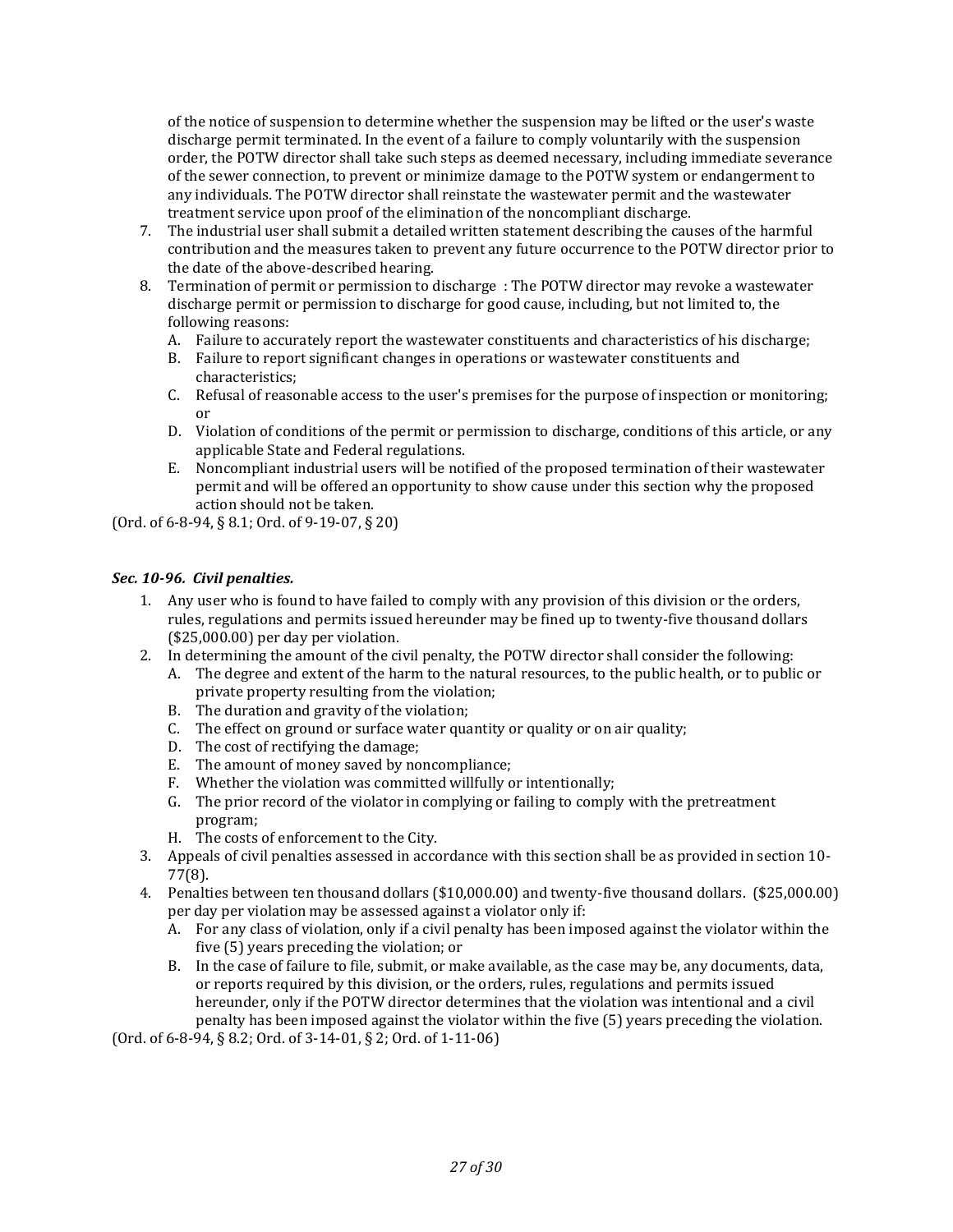## <span id="page-27-0"></span>*Sec. 10-97. Other available remedies.*

Remedies, in addition to those previously mentioned in this division, are available to the POTW director who may use any single one or combination against a noncompliant user. Additional available remedies include, but are not limited to:

- 1. Criminal violations: The district attorney for the county judicial district may, at the request of the City, prosecute noncompliant users who violate the provisions of G.S. 143-215.6B.
- 2. Injunctive relief: Whenever a user is in violation of the provisions of this division or an order or permit issued hereunder, the POTW director, through the City attorney, may petition the county superior court for the issuance of a restraining order or a preliminary and permanent injunction which restrains or compels the activities in question.
- 3. Water supply severance: Whenever an industrial user is in violation of the provisions of this division or an order or permit issued hereunder, water service to the industrial user may be severed and service will only recommence, at the user's expense, after it has satisfactorily demonstrated ability to comply.
- 4. Public nuisances: Any violation of the prohibitions or effluent limitations of this division or of a permit or order issued hereunder is hereby declared a public nuisance and shall be corrected or abated as directed by the POTW director. Any person(s) creating a public nuisance shall be subject to the provisions of Chapter 9, Article II of the City Code governing such nuisances, including reimbursing the POTW for any costs incurred in removing, abating or remedying such nuisance.

(Ord. of 6-8-94, § 8.3)

## <span id="page-27-1"></span>*Sec. 10-98. Remedies nonexclusive.*

The remedies provided for in this division are not exclusive. The POTW director may take any, all or any combination of these actions against a noncompliant user. Enforcement of pretreatment violations will generally be in accordance with the City's enforcement response plan. However, the POTW director may take other action against any user when the circumstances warrant. Further, the POTW director is empowered to take more than one enforcement action against any noncompliant user. (Ord. of 6-8-94, § 8.4)

## <span id="page-27-2"></span>*Article 9 – Annual Reporting*

## <span id="page-27-3"></span>*Sec. 10-99. Annual publication of significant noncompliance.*

At least annually, the POTW director shall publish in a newspaper of general circulation that provides meaningful public notice within the jurisdiction(s) served by the POTW, a list of those industrial users which were found to be in significant noncompliance, also referred to as reportable noncompliance in 15A NCAC 2H .0903(b)(10), with applicable pretreatment standards and requirements during the previous twelve (12) months.

(Ord. of 6-8-94, § 9; Ord. of 9-19-07, § 21)

## <span id="page-27-4"></span>*Article 10 – Affirmative Defenses to Discharge Violations*

## <span id="page-27-5"></span>*Sec. 10-99.1. Affirmative defenses to discharge violations.*

- 1. Upset:
	- A. An upset shall constitute an affirmative defense to an action brought for noncompliance with categorical pretreatment standards if the requirements of subsection (a)(2) below are met.
	- B. A user who wishes to establish the affirmative defense of upset shall demonstrate, through properly signed, contemporaneous operating logs, or other relevant evidence that:
		- i. An upset occurred and the user can identify the cause(s) of the upset;<br>ii. The facility was at the time being operated in a prudent and workman
		- The facility was at the time being operated in a prudent and workmanlike manner and in compliance with applicable operation and maintenance procedures; and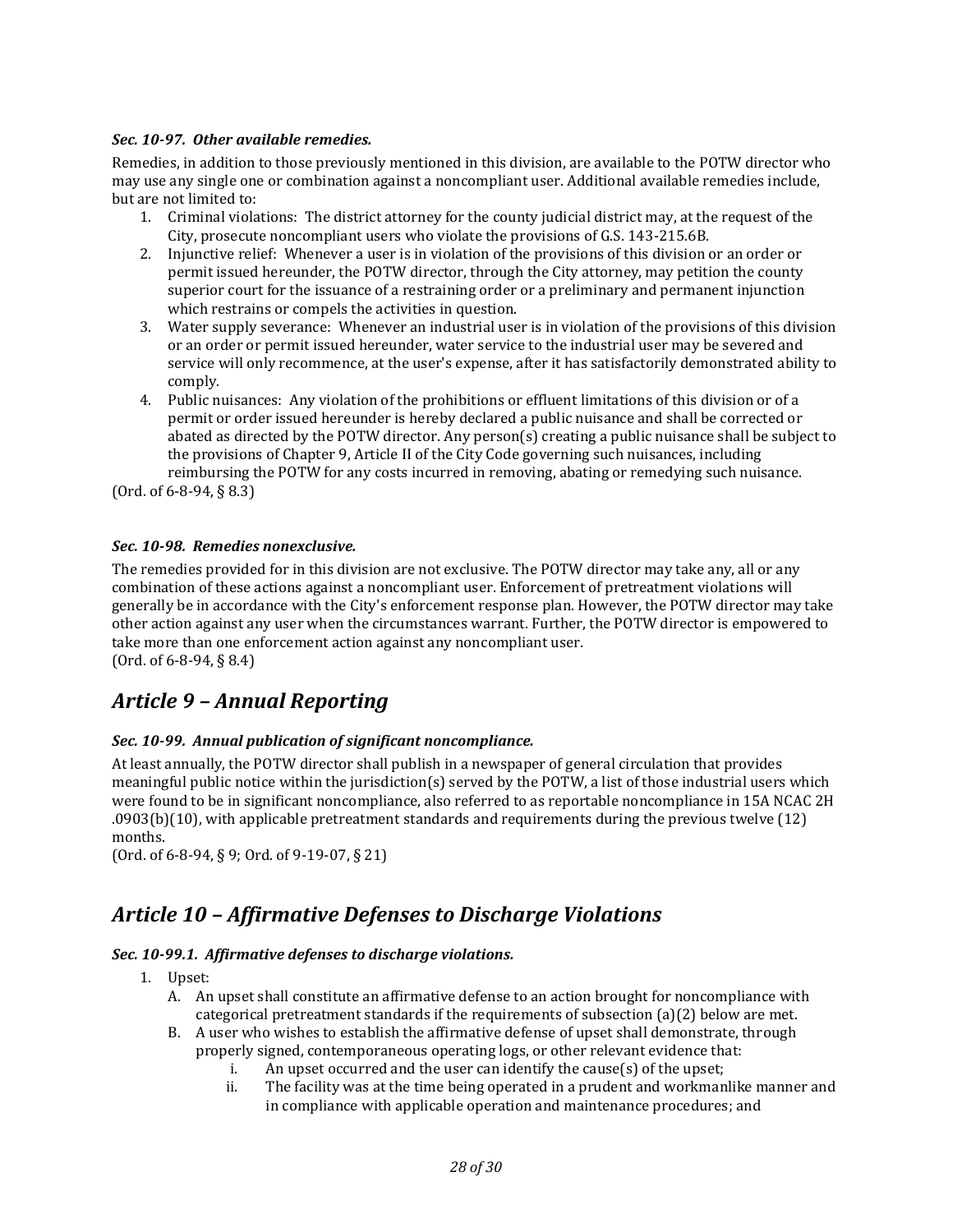- iii. The user has submitted the following information to the POTW superintendent within twenty-four (24) hours of becoming aware of the upset. If this information is provided orally, a written submission must be provided within five (5) days:
	- 1. A description of the indirect discharge and cause of noncompliance;
	- 2. The period of noncompliance, including exact dates and times or, if not corrected, the anticipated time the noncompliance is expected to continue; and
	- 3. Steps being taken and/or planned to reduce, eliminate and prevent recurrence of the noncompliance.
- iv. In any enforcement proceeding, the user seeking to establish the occurrence of an upset shall have the burden of proof.
- v. Users will have the opportunity for a judicial determination on any claim of upset only in an enforcement action brought for noncompliance with categorical pretreatment standards.
- vi. Users shall control production of all discharges to the extent necessary to maintain compliance with all applicable pretreatment standards upon reduction, loss or failure of its treatment facility until the facility is restored or an alternative method of treatment is provided. This requirement applies in the situation where, among other things, the primary source of power of the treatment facility is reduced, lost or fails.
- 2. Prohibited discharge standards defense: A user shall have an affirmative defense to an enforcement action brought against it for noncompliance with the general prohibitions in subsection 10.63(a) of this division or the specific prohibitions in subsections  $10-63(b)(2)$ , (3), and (5) through (7), and (9) through (23), of this division if it can prove that it did not know, or have reason to know, that its discharge, alone or in conjunction with discharges from other sources, would cause pass through or interference and that either:
	- A. A local limit exists for each pollutant discharged and the user was in compliance with each limit directly prior to, and during, the pass through or interference; or
	- B. No local limit exists, but the discharge did not change substantially in nature or constituents from the user's prior discharge when the City was regularly in compliance with its NPDES permit, and in the case of interference, was in compliance with applicable sludge use or disposal requirements.
- 3. Bypass:
	- A. A user may allow any bypass to occur which does not cause pretreatment standards or requirements to be violated, but only if it also is for essential maintenance to assure efficient operation. These bypasses are not subject to the provision of subsections  $(c)(1)$  and  $(2)$  of this section.
	- B. If a user knows in advance of the need for a bypass, it shall submit prior notice to the POTW superintendent, at least ten (10) days before the date of the bypass.
	- C. A user shall submit oral notice to the POTW superintendent of an unanticipated bypass that exceeds applicable pretreatment standards within twenty-four (24) hours from the time it becomes aware of the bypass. A written submission shall also be provided within five (5) days of the time the user becomes aware of the bypass. The written submission shall contain a description of the bypass and its cause; the duration of the bypass, including exact dates and times and, if the bypass has not been corrected, the anticipated time it is expected to continue; and steps taken or planned to reduce, eliminate and prevent reoccurrence of the bypass. The POTW superintendent may waive the written report on a case-by-case basis if the oral report has been received within twenty-four (24) hours.
	- D. Bypass is prohibited, and the POTW director may take an enforcement action against a user for a bypass, unless:
		- i. Bypass was unavoidable to prevent loss of life, personal injury, or severe property damage;
		- ii. There was no feasible alternatives to the bypass, such as the use of auxiliary treatment facilities, retention of untreated wastes, or maintenance during normal periods of equipment downtime. This condition is not satisfied if adequate backup equipment should have been installed in the exercise of reasonable engineering judgment to